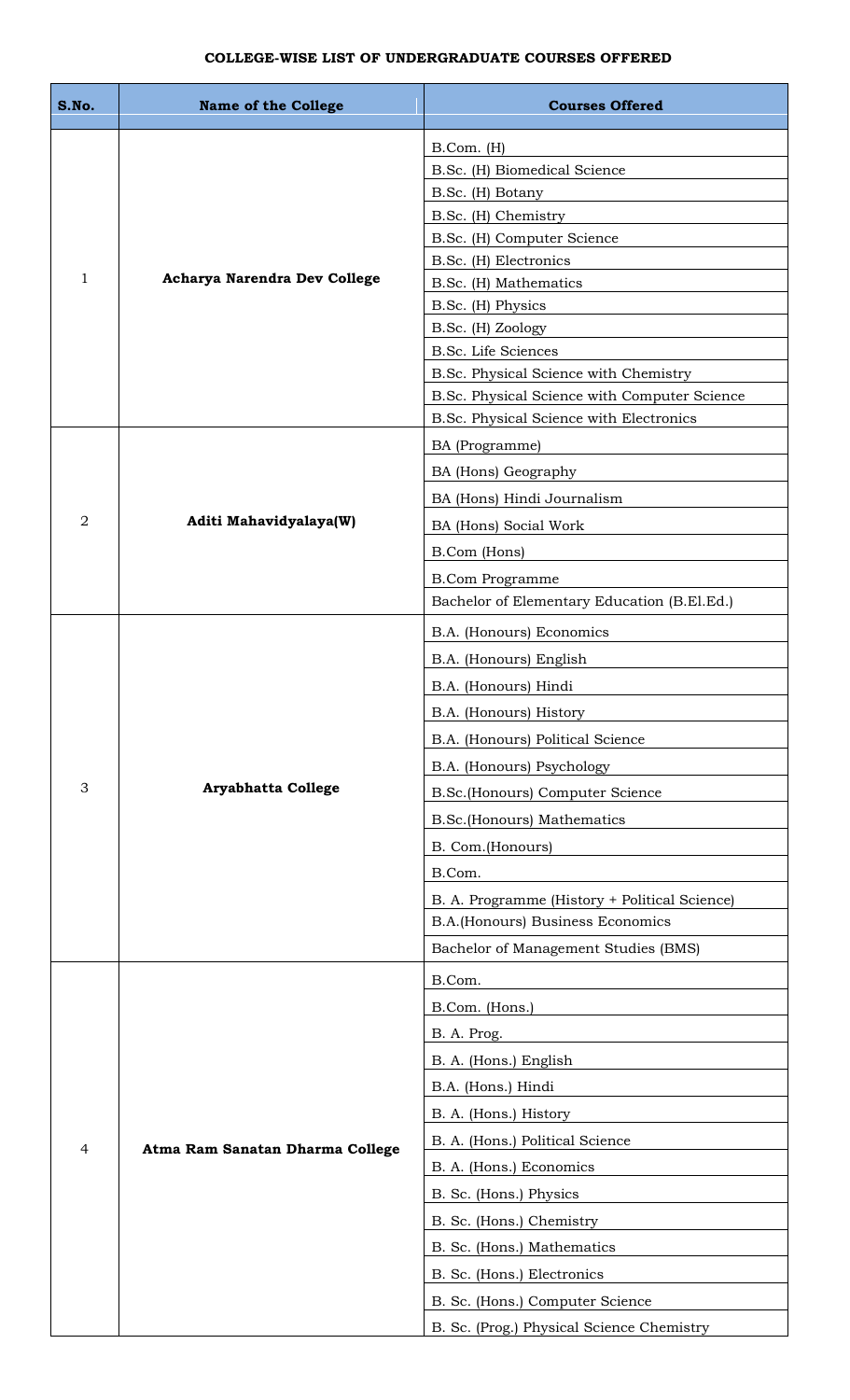|                |                                                             | B. Sc. (Prog.) Physical Science Electronics                     |
|----------------|-------------------------------------------------------------|-----------------------------------------------------------------|
|                |                                                             | B. Sc. (Prog.) Physical Science Computer Science                |
|                |                                                             | B. Sc. (Prog.) Applied Physical Science Industrial<br>Chemistry |
|                |                                                             | B.A. Programme                                                  |
|                |                                                             | B. Com.                                                         |
|                |                                                             | B.A. (Hons.) Hindi                                              |
|                |                                                             | B.A. (Hons.) History                                            |
| 5              | <b>Bhagini Nivedita College</b>                             | B.A. (Hons.) Pol. Science                                       |
|                |                                                             | B.Sc.Physical Science with Chemistry                            |
|                |                                                             |                                                                 |
|                |                                                             | B.Sc.Physical Science with Computer                             |
|                |                                                             | B.Sc. (Hons.) Home Science                                      |
|                |                                                             | B.Sc. (Hons.) Physics                                           |
|                |                                                             | B.A. (Hons.) English                                            |
|                |                                                             | B.A. (Hons.) Hindi                                              |
|                |                                                             | B.A. (Hons.) Sanskrit                                           |
|                |                                                             | B.A. (Hons.) History                                            |
|                |                                                             | B.A. (Hons.) Pol. Science                                       |
| 6              | <b>Bharati College</b>                                      | B. A. (Hons.) Journalism                                        |
|                |                                                             | B. Sc. (Hons.) Psychology                                       |
|                |                                                             | B. A (Hons.) Sociology                                          |
|                |                                                             | B. Sc. (Hons.) Maths                                            |
|                |                                                             | B. Com. (Hons)                                                  |
|                |                                                             | B. Com. Programme                                               |
|                | <b>Bhaskaracharya College of Applied</b><br><b>Sciences</b> |                                                                 |
|                |                                                             | B.Sc.(H) Biomedical Science                                     |
|                |                                                             | B.Sc. (H) Botany                                                |
|                |                                                             | B.Sc. (H) Chemistry                                             |
|                |                                                             | B.Sc. (H) Computer Science                                      |
| $\overline{7}$ |                                                             | B.Sc. (H) Electronics                                           |
|                |                                                             | B.Sc. (H) Food Technology                                       |
|                |                                                             | B.Sc. (H) Instrumentation                                       |
|                |                                                             | B.Sc. (H) Microbiology                                          |
|                |                                                             | B.Sc. (H) Physics                                               |
|                |                                                             | B.Sc. (H) Polymer Science                                       |
|                |                                                             | B.Sc. (H) Zoology                                               |
|                |                                                             | B.A.(VS) Office Management and Secretarial<br>Practice          |
|                | <b>College of Vocational Studies</b>                        | B.A.(VS) Marketing Management and Retail<br><b>Business</b>     |
|                |                                                             | B.A.(VS) Human Resource Management                              |
|                |                                                             | B.A.(VS) Small and Medium Enterprises                           |
| 8              |                                                             |                                                                 |
|                |                                                             | B.A.(VS) Management and Marketing of Insurance                  |
|                |                                                             |                                                                 |
|                |                                                             | B.A.(VS)Material Management                                     |
|                |                                                             | B.A.(VS)Tourism Management                                      |
|                |                                                             | B.COM (HONS.)                                                   |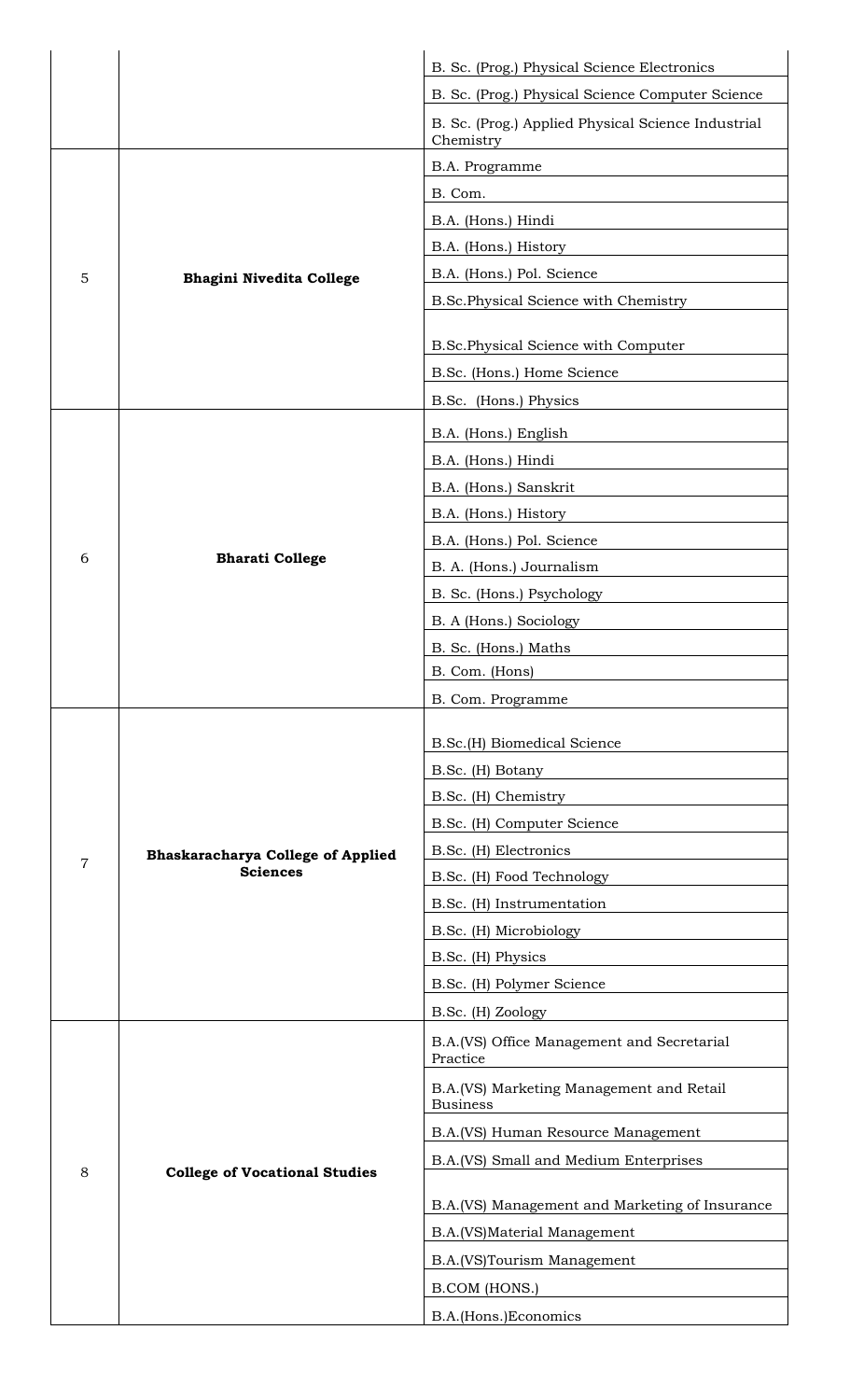|    |                                  | B.A.(Hons.) History                                            |
|----|----------------------------------|----------------------------------------------------------------|
|    |                                  | B.SC.(H) Computer Science                                      |
|    |                                  | B.A.(Hons.) English                                            |
|    |                                  | B.A.(Hons.) Hindi                                              |
|    |                                  | B.A.(Hons.) Business Economics                                 |
|    |                                  | Bachelor of Management Studies                                 |
|    | <b>Cluster Innovation Centre</b> | B.Tech. (Information Technology & Mathematical<br>Innovations) |
|    |                                  | B.A. Honours (Humanities & Social Sciences)                    |
|    |                                  | <b>B.A(H)Economics</b>                                         |
|    |                                  | <b>B.A(H)English</b>                                           |
|    |                                  | B.A(H)Hindi                                                    |
|    |                                  | <b>B.A(H)History</b>                                           |
|    |                                  | B.A(H)Music                                                    |
|    |                                  | B.A(H)Philosophy                                               |
|    |                                  | B.A(H)Pol. Science                                             |
|    |                                  | <b>B.A(H)Psychology</b>                                        |
|    |                                  | <b>B.A(H)Sanskrit</b>                                          |
| 9  | <b>Daulat Ram College</b>        | B.A. Programme                                                 |
|    |                                  | B. Com. (P)                                                    |
|    |                                  | B.Com. (H)                                                     |
|    |                                  | B.Sc(H)Biochemistry                                            |
|    |                                  | B.Sc(H)Botany                                                  |
|    |                                  | B.Sc(H)Chemistry                                               |
|    |                                  | <b>B.Sc(H)Mathematics</b>                                      |
|    |                                  | <b>B.Sc(H)Physics</b>                                          |
|    |                                  | B.Sc(H)Zoology                                                 |
|    |                                  | <b>B.Sc.</b> Life Sciences                                     |
|    |                                  | B.A. (HONS.) ENGLISH                                           |
|    |                                  | B.COM. (HONS.)                                                 |
|    |                                  | B.SC. (HONS.) BOTANY                                           |
|    |                                  | B.SC. (HONS.) CHEMISTRY                                        |
|    | Deen Dayal Upadhyaya College     | B.SC. (HONS.) COMPUTER SCIENCE                                 |
|    |                                  | B.SC. (HONS.) ELECTRONICS                                      |
|    |                                  | B.SC. (HONS.) MATHEMATICS                                      |
|    |                                  | B.SC. (HONS.) PHYSICS                                          |
| 10 |                                  | B.SC. (HONS.) ZOOLOGY<br><b>B.SC. LIFE SCIENCE</b>             |
|    |                                  | B.SC. PHYSICAL SCIENCE WITH CHEMISTRY                          |
|    |                                  | B.SC. PHYSICAL SCIENCE WITH COMP. SCIENCE                      |
|    |                                  | B.SC. MATHEMATICAL SCIENCE                                     |
|    |                                  | <b>B.A. PROGRAMME</b>                                          |
|    |                                  | Bachelor of Management Studies (BMS)                           |
|    |                                  | B.A. (Hons.) Economics                                         |
| 11 | Delhi College of Arts & Commerce | B.A. (Hons.) English                                           |
|    |                                  | B.A. (Hons.) History                                           |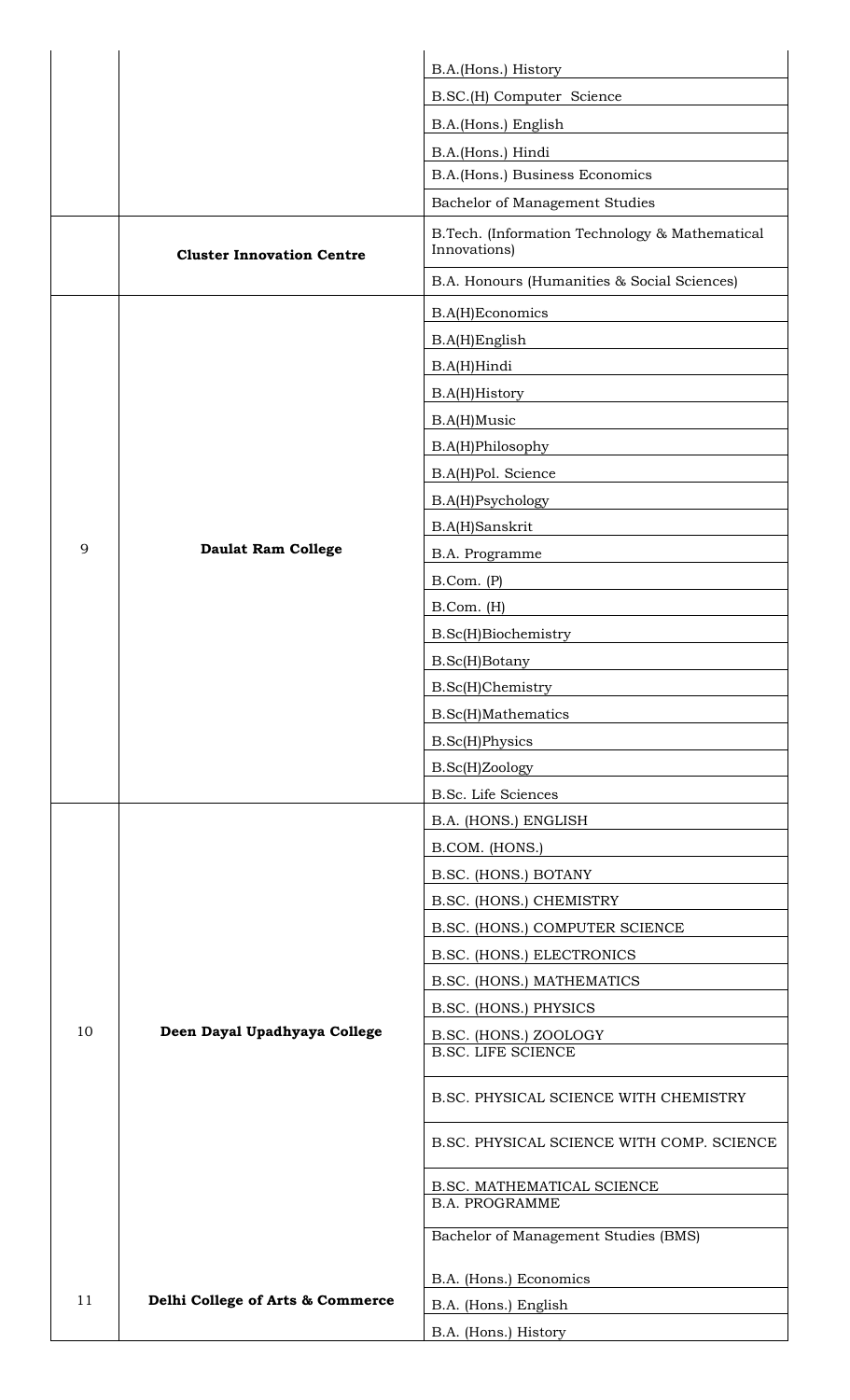|    |                                         | B.A. (Hons.) Journalism                 |
|----|-----------------------------------------|-----------------------------------------|
|    |                                         | B.A. (Hons.) Political Science          |
|    |                                         | B.A. (Prog.)                            |
|    |                                         | <b>B.Com</b>                            |
|    |                                         | B.Com (Hons.)                           |
|    |                                         | <b>B.A. PROGRAMME</b>                   |
|    |                                         | B.A. (H) ECONOMICS                      |
|    |                                         | B.A. (H) ENGLISH                        |
|    |                                         | B.A. (H) HINDI                          |
|    |                                         | B.A. (H) HISTORY                        |
|    |                                         | B.A. (H) POLITICAL SC.                  |
|    |                                         | B.A. (H) SANSKRIT                       |
|    |                                         | B.COM (H)                               |
| 12 | Deshbanndhu College                     | <b>B.SC. LIFE SCIENCES</b>              |
|    |                                         | B.SC. PHYSICAL SC.                      |
|    |                                         | B.SC. (H) BIOCHEMISTRY                  |
|    |                                         | B.SC. (H) BOTANY                        |
|    |                                         | B.SC. (H) CHEMISTRY                     |
|    |                                         | B.SC. (H) MATHS                         |
|    |                                         | B.SC. (H) PHYSICS                       |
|    |                                         | B.SC. (H) ZOOLOGY<br>B.SC. COMPUTER SC. |
|    |                                         | B.SC. INDUSTRIAL CHEM.                  |
|    |                                         | BA(Hons) French                         |
|    | <b>Department of German and Romance</b> | BA(Hons) German                         |
| 13 | <b>Studies</b>                          | BA(Hons) Spanish                        |
|    |                                         | BA(Hons) Italian                        |
|    |                                         | <b>BA</b>                               |
|    |                                         | BA (H) Applied Psychology               |
|    |                                         | B A (H) Geography                       |
|    |                                         | B A (H) Hindi Journalism                |
| 14 |                                         | B A (H) History                         |
|    | Dr. Bhim Rao Ambedkar College           | <b>B A (H) Social Work</b>              |
|    |                                         | <b>B</b> Com                            |
|    |                                         | B Com (H)<br><b>B A (H) Economics</b>   |
|    |                                         | B A (H) Hindi                           |
|    |                                         | <b>B A (H) Business Economics</b>       |
|    |                                         | B.A.                                    |
|    |                                         | B.Com                                   |
|    |                                         |                                         |
|    |                                         | B.Com (H)                               |
|    |                                         | B.A. (H) Hindi                          |
|    |                                         | B.A. (H) Economics                      |
|    |                                         | B.A. (H) History                        |
|    |                                         | B.A.(H) Political Science               |
| 15 | <b>Dyal Singh College</b>               | B.A.(H) English                         |
|    |                                         | B.A. (H) Geography                      |
|    |                                         |                                         |
|    |                                         | B.A. (H) Philosophy                     |
|    |                                         | B.A. (H) Punjabi                        |
|    |                                         | B.A. (H) Urdu                           |
|    |                                         | B.A. (H) Sanskrit                       |
|    |                                         | B.Sc. (H) Mathematics                   |
|    |                                         | B.Sc. (H) Physics                       |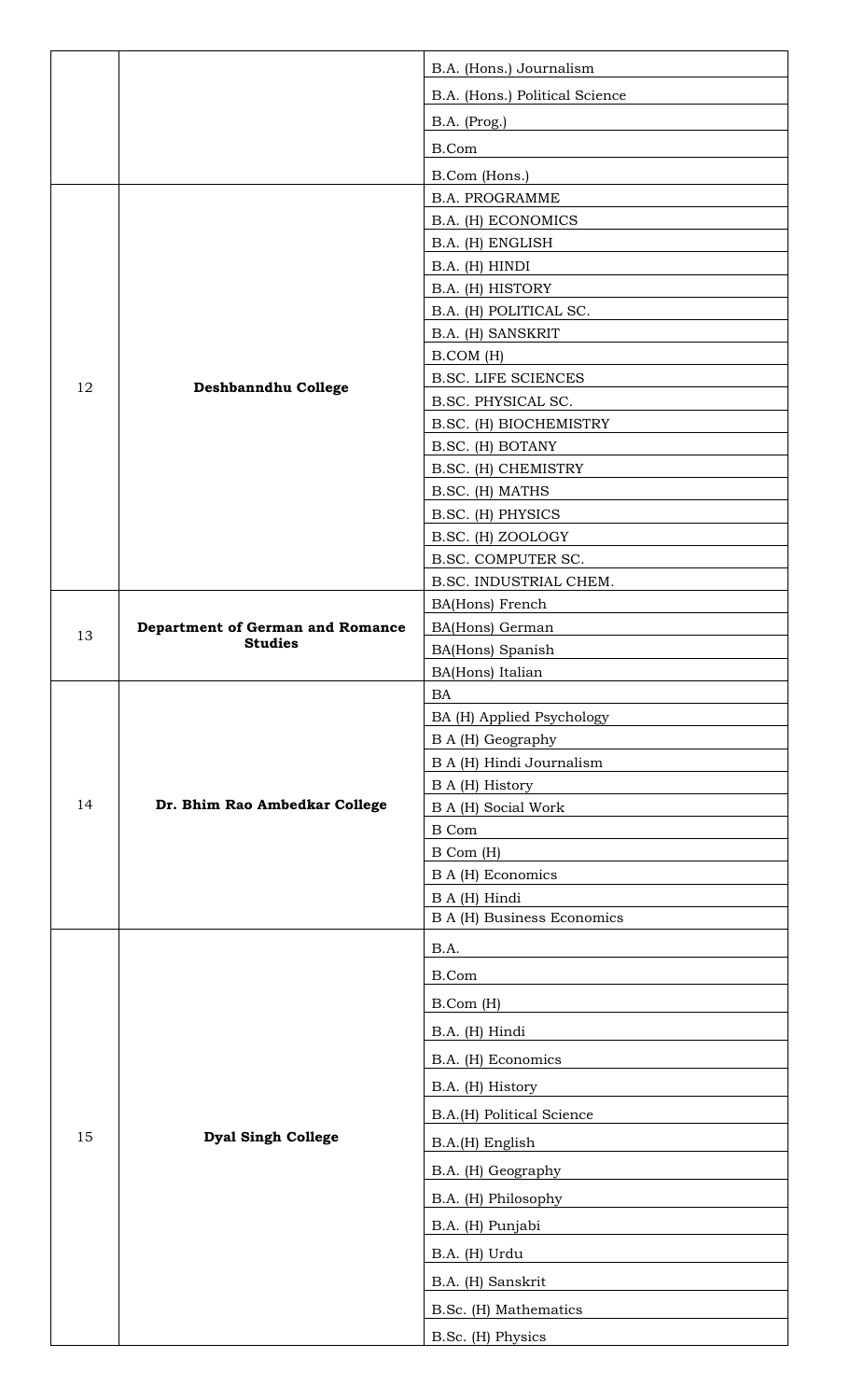|    |                                   | B.Sc. (H) Computer Science                  |
|----|-----------------------------------|---------------------------------------------|
|    |                                   | B.Sc. (H) Botany                            |
|    |                                   | B.Sc. (H) Zoology                           |
|    |                                   | B.Sc. (H) Chemistry                         |
|    |                                   | B.Sc. Physical Science (Computer Science)   |
|    |                                   | B.Sc. Life Science                          |
|    |                                   | <b>B.Sc. Physical Science</b>               |
|    |                                   | B.A.(Hons.) English                         |
|    |                                   | B.A.(Hons.) History                         |
|    |                                   | B.A.(Hons.) Political Science               |
| 16 | <b>Dyal Singh Evening College</b> | B.Com (Hons.)                               |
|    |                                   | B.Com                                       |
|    |                                   | B.A.(Prog.)                                 |
|    |                                   | B.A. (Prog.)                                |
|    |                                   | B.A. (Hons.) Applied Psychology             |
|    |                                   | B.A. (Hons.) Economics                      |
|    |                                   | B.A. (Hons.) English                        |
|    |                                   | B.A. (Hons.) Hindi                          |
|    |                                   | B.A. (Hons.) History                        |
|    |                                   | B.A. (Hons.) Philosophy                     |
|    |                                   | B.A. (Hons.) Political Science              |
|    |                                   | B.A. (Hons.) Sanskrit                       |
|    |                                   | B.Com. (Prog.)                              |
| 17 | Gargi College                     | B.Com. (Hons.)                              |
|    |                                   | B.Sc. (Prog.) Life Science                  |
|    |                                   | B.Sc. (Prog.) Physical Science              |
|    |                                   | B.Sc. (Hons.) Botany                        |
|    |                                   | B.Sc. (Hons.) Chemistry                     |
|    |                                   | B.Sc. (Hons.) Microbiology                  |
|    |                                   | B.Sc. (Hons.) Physics                       |
|    |                                   | B.Sc. (Hons.) Zoology                       |
|    |                                   | B.Sc. (Hons.) Mathematics                   |
|    |                                   | BA (H) Business Economics                   |
|    |                                   | Bachelor of Elementary Education (B.El.Ed.) |
|    |                                   | B.A. (HONS) ECONOMICS                       |
|    |                                   | B.A. (HONS) ENGLISH                         |
|    |                                   | B.A. (HONS) HINDI                           |
| 18 |                                   | B.A. (HONS) HISTORY                         |
|    |                                   | B.A. (HONS) PHILOSOPHY *                    |
|    |                                   | <b>B.A. (HONS) SANSKRIT</b>                 |
|    | Hansraj College                   | B.COM. (HONS)                               |
|    |                                   | <b>B.SC. LIFE SC</b>                        |
|    |                                   | B.SC. PHYSICAL SC. WITH CHEMITRY            |
|    |                                   | B.SC. PHYSICAL SC. WITH COMP. SCI.          |
|    |                                   | B.SC. (HONS) ANTHROPOLOGY                   |
|    |                                   | <b>B.SC. (HONS) BOTANY</b>                  |
|    |                                   | B.SC. (HONS) CHEMISTRY                      |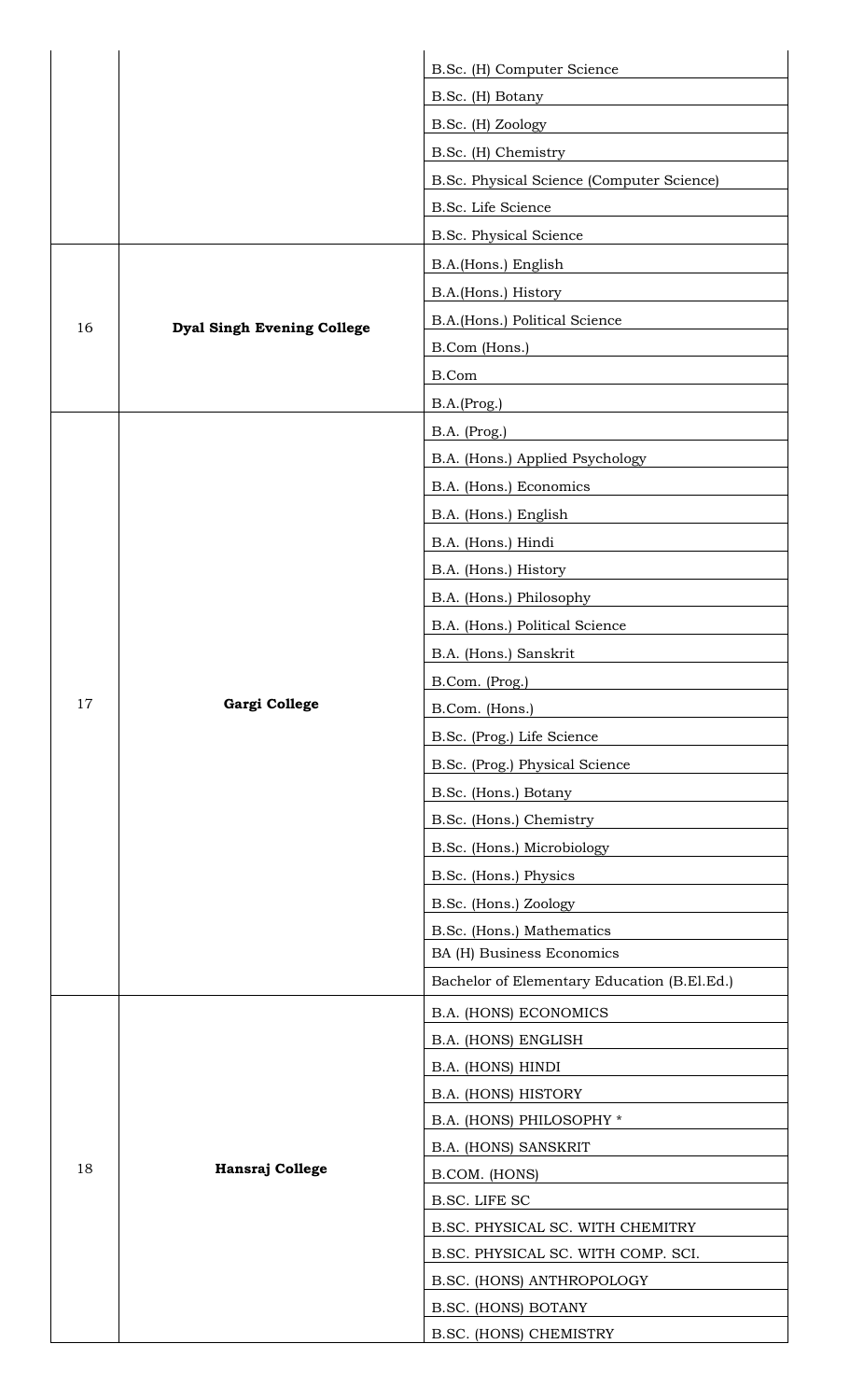|    |                                       | B.SC. (HONS) COMPUTER SC.                                                                                                                                                                                             |
|----|---------------------------------------|-----------------------------------------------------------------------------------------------------------------------------------------------------------------------------------------------------------------------|
|    |                                       | <b>B.SC. (HONS) ELECTRONICS</b>                                                                                                                                                                                       |
|    |                                       | B.SC. (HONS) GEOLOGY                                                                                                                                                                                                  |
|    |                                       | <b>B.SC. (HONS) MATHEMATICS</b>                                                                                                                                                                                       |
|    |                                       | B.SC. (HONS) PHYSICS                                                                                                                                                                                                  |
|    |                                       | B.SC. (HONS) ZOOLOGY                                                                                                                                                                                                  |
|    |                                       | B.A. PROG. **                                                                                                                                                                                                         |
|    |                                       | B.A. (H) English                                                                                                                                                                                                      |
|    |                                       | B.A. (H) Hindi                                                                                                                                                                                                        |
|    |                                       | B.A. (H) Sanskrit                                                                                                                                                                                                     |
|    |                                       | B.A. (H) Economics                                                                                                                                                                                                    |
|    |                                       | B.A. (H) History                                                                                                                                                                                                      |
|    |                                       | B.A.(H) Pol. Science                                                                                                                                                                                                  |
|    |                                       | B.A. (H) Sociology                                                                                                                                                                                                    |
|    |                                       | B.A. (H) Philosophy                                                                                                                                                                                                   |
| 19 | <b>Hindu College</b>                  | B.A. (H) Music                                                                                                                                                                                                        |
|    |                                       | B.Com (H)                                                                                                                                                                                                             |
|    |                                       | B.Sc.(H) Physics                                                                                                                                                                                                      |
|    |                                       | B.Sc. (H) Chemistry                                                                                                                                                                                                   |
|    |                                       | B.Sc. (H) Botany                                                                                                                                                                                                      |
|    |                                       | B.Sc. (H) Zoology                                                                                                                                                                                                     |
|    |                                       | B.Sc. (H) Mathematics                                                                                                                                                                                                 |
|    |                                       | B.Sc.(H) Statistics                                                                                                                                                                                                   |
|    |                                       | B.Sc. (PS) Chemistry                                                                                                                                                                                                  |
|    |                                       | B.Sc. (PS) Electronics                                                                                                                                                                                                |
|    |                                       | B.A.(H) Economics                                                                                                                                                                                                     |
|    |                                       |                                                                                                                                                                                                                       |
|    | <b>Indraprastha College for Women</b> | B.A.(H) English                                                                                                                                                                                                       |
|    |                                       | B.A.(H) Geography                                                                                                                                                                                                     |
|    |                                       | B.A.(H) Hindi                                                                                                                                                                                                         |
|    |                                       | B.A.(H) History                                                                                                                                                                                                       |
|    |                                       | B.A.(H) Philosophy                                                                                                                                                                                                    |
|    |                                       | B.A.(H) Political Science                                                                                                                                                                                             |
|    |                                       | B.A.(H) Psychology                                                                                                                                                                                                    |
|    |                                       | B.A.(H) Sanskrit                                                                                                                                                                                                      |
|    |                                       | B.A.(H) Sociology                                                                                                                                                                                                     |
|    |                                       | B.COM.(Hons)                                                                                                                                                                                                          |
|    |                                       | B.SC.(H) Computer Science                                                                                                                                                                                             |
|    |                                       | <b>B.Sc.(H) MATHEMATICS</b>                                                                                                                                                                                           |
|    |                                       | B.A (H) Multi Media and Mass Communication                                                                                                                                                                            |
|    |                                       |                                                                                                                                                                                                                       |
| 21 |                                       |                                                                                                                                                                                                                       |
|    |                                       |                                                                                                                                                                                                                       |
|    |                                       |                                                                                                                                                                                                                       |
|    | <b>Institute of Home Economics</b>    |                                                                                                                                                                                                                       |
|    |                                       |                                                                                                                                                                                                                       |
|    |                                       |                                                                                                                                                                                                                       |
| 20 |                                       | {MMMC)<br>B.A.(H) MUSIC<br>B.Sc. (Hons) Biochemistry<br>B.Sc. (Hons) Microbiology<br>B.Sc. (Hons) Food Tech<br>B.Sc. (Hons) Home Science<br>B.Sc. (Passs) Home Science<br>Bachelor of Elementary Education (B.El.Ed.) |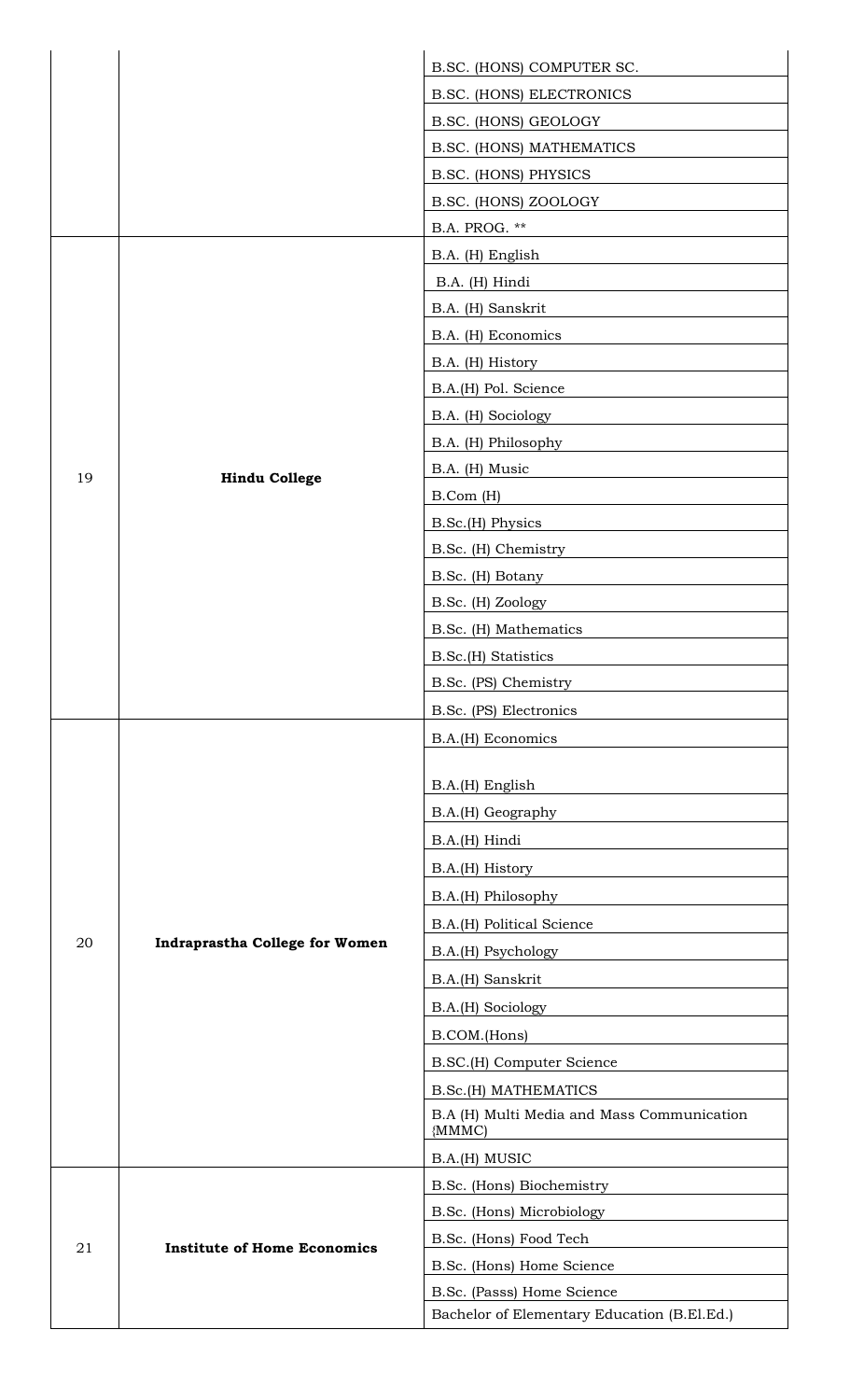|    |                               | B.A. (Prog.)                                |
|----|-------------------------------|---------------------------------------------|
|    |                               | B.Com                                       |
|    |                               | B.Com (Hons)                                |
|    |                               | B.A. (H) Economics                          |
|    |                               | B.A. (H) English                            |
| 22 |                               | B.A. (H) Hindi                              |
|    | Janki Devi Memorial College   | B.A. (H) History                            |
|    |                               | B.Sc. (H) Mathematics                       |
|    |                               | B.A. (H) Philosophy                         |
|    |                               | B.A. (H) Pol. Science                       |
|    |                               | B.A. (H) Sanskrit                           |
|    |                               | B.A. (H) Sociology                          |
|    |                               | B. Com (Hons)                               |
|    |                               | B. Com Course                               |
|    |                               | Economics Hons.                             |
|    |                               | English Hons.                               |
|    |                               | Hindi Hons.                                 |
|    |                               | History Hons.                               |
| 23 | <b>Jesus and Mary College</b> | B. Sc. Mathematics Hons.                    |
|    |                               | Political Science Hons.                     |
|    |                               | Psychology Hons.                            |
|    |                               | Sociology Hons.                             |
|    |                               | B. Voc Healthcare Management                |
|    |                               | B.Voc Retail Management & IT                |
|    |                               | Bachelor of Elementary Education (B.El.Ed.) |
|    |                               | B.A. (Hons) Economics                       |
|    |                               | B.A. (Hons) English                         |
|    |                               | B.A. (Hons) Geography                       |
|    |                               | B.A. (Hons) Hindi                           |
|    |                               | B.A. (Hons) History                         |
|    |                               | B.A. (Hons) Journalism                      |
|    |                               | B.A. (Hons) Political Science               |
|    |                               | B.A. (Hons) Sanskrit                        |
|    |                               | B.A. Programme                              |
| 24 | Kalindi College               | B.Com                                       |
|    |                               | B.Com (Hons)                                |
|    |                               | B.Sc (Hons) Botany                          |
|    |                               | <b>B.Sc (Hons) Chemistry</b>                |
|    |                               | <b>B.Sc (Hons) Computer Science</b>         |
|    |                               | <b>B.Sc</b> (Hons) Mathematics              |
|    |                               | <b>B.Sc</b> (Hons) Physics                  |
|    |                               | B.Sc (Hons) Zoology                         |
|    |                               | <b>B.Sc</b> (Life Sciences)                 |
|    |                               | <b>B.Sc. Physical Science</b>               |
|    |                               | B.Voc. Web Designing                        |
|    |                               | BA (PROGRAMME)                              |
| 25 | <b>Kamala Nehru College</b>   | <b>B COM</b>                                |
|    |                               | <b>B COM (HONS)</b>                         |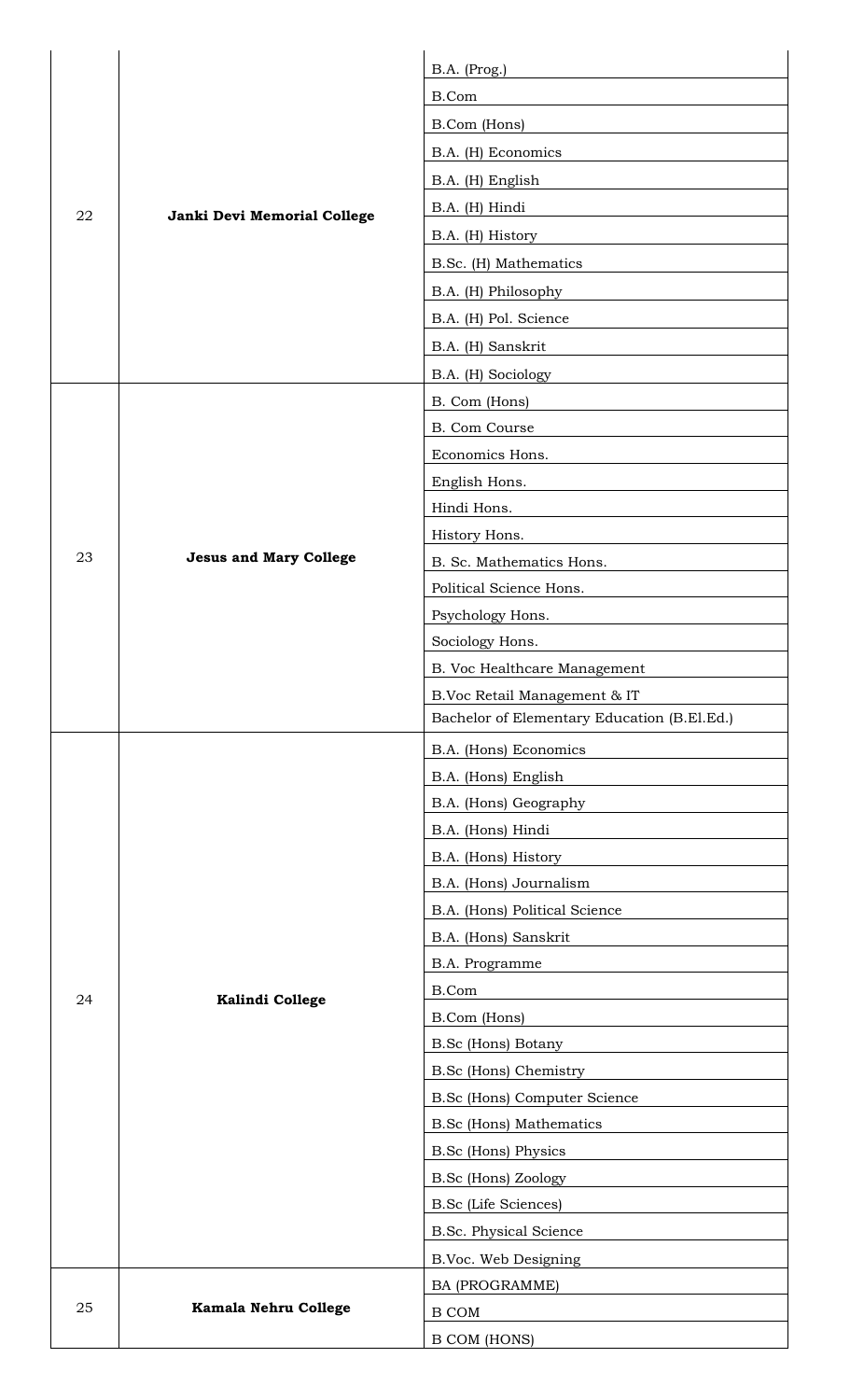|    |                                 | <b>BA(HONS) JOURNALISM</b>                  |
|----|---------------------------------|---------------------------------------------|
|    |                                 | <b>BA(HONS) ENGLISH</b>                     |
|    |                                 | <b>BA (HONS) HISTORY</b>                    |
|    |                                 | BA(HONS) HINDI                              |
|    |                                 | <b>BA(HONS) ECONOMICS</b>                   |
|    |                                 | BA(HONS) POLITICAL SCIENCE                  |
|    |                                 | <b>BA(HONS) PHILOSOPHY</b>                  |
|    |                                 | <b>BA(HONS) PSYCHOLOGY</b>                  |
|    |                                 | <b>BA(HONS) GEOGRAPHY</b>                   |
|    |                                 | <b>BSC (HONS) MATHEMATICS</b>               |
|    |                                 | <b>BA(HONS) SANSKRIT</b>                    |
|    |                                 | BA(HONS)SOCIOLOGY                           |
|    |                                 | B.Com(Hons.)                                |
|    |                                 | B.Sc(Hons.) Computer Science                |
|    |                                 | B.Sc(Hons.) Electronics                     |
|    |                                 | B.Sc(Hons.)Mathematics                      |
| 26 | Keshav Mahavidyalaya            | B.Sc(Prog.)Mathematical Sciences            |
|    |                                 | B.Sc(Prog.) Physical Sciences               |
|    |                                 | B.Sc(Hons.)Physics                          |
|    |                                 | B.A (Hons.) Psychology                      |
|    |                                 | Bachelor of Management Studies (BMS)        |
|    |                                 | B.Com.(Hons)                                |
|    |                                 | <b>B.COM</b>                                |
|    |                                 | Economics                                   |
|    | <b>Kirori Mal College</b>       | English                                     |
|    |                                 | Geography                                   |
|    |                                 | Hindi                                       |
|    |                                 | History                                     |
|    |                                 | Political Science                           |
|    |                                 | Sanskrit                                    |
|    |                                 | Urdu                                        |
| 27 |                                 | Applied Science                             |
|    |                                 | (An. Chemistry)                             |
|    |                                 | Physical Science<br>(Computer as a subject) |
|    |                                 | Physical Science                            |
|    |                                 | Life Science                                |
|    |                                 | Botany                                      |
|    |                                 | Chemistry                                   |
|    |                                 | Mathematics                                 |
|    |                                 | Physics                                     |
|    |                                 | <b>Statistics</b>                           |
|    |                                 | Zoology                                     |
|    |                                 | B.Sc. Pass Home Science                     |
| 28 | <b>Lady Irwin College</b>       | B.Sc. Hons Home Science                     |
|    |                                 | B.Sc. Hons Food Technology                  |
| 29 |                                 | B.Com(H)                                    |
|    | Lady Shri Ram College for Women | BA (H) Economics                            |
|    |                                 | BA (H) English                              |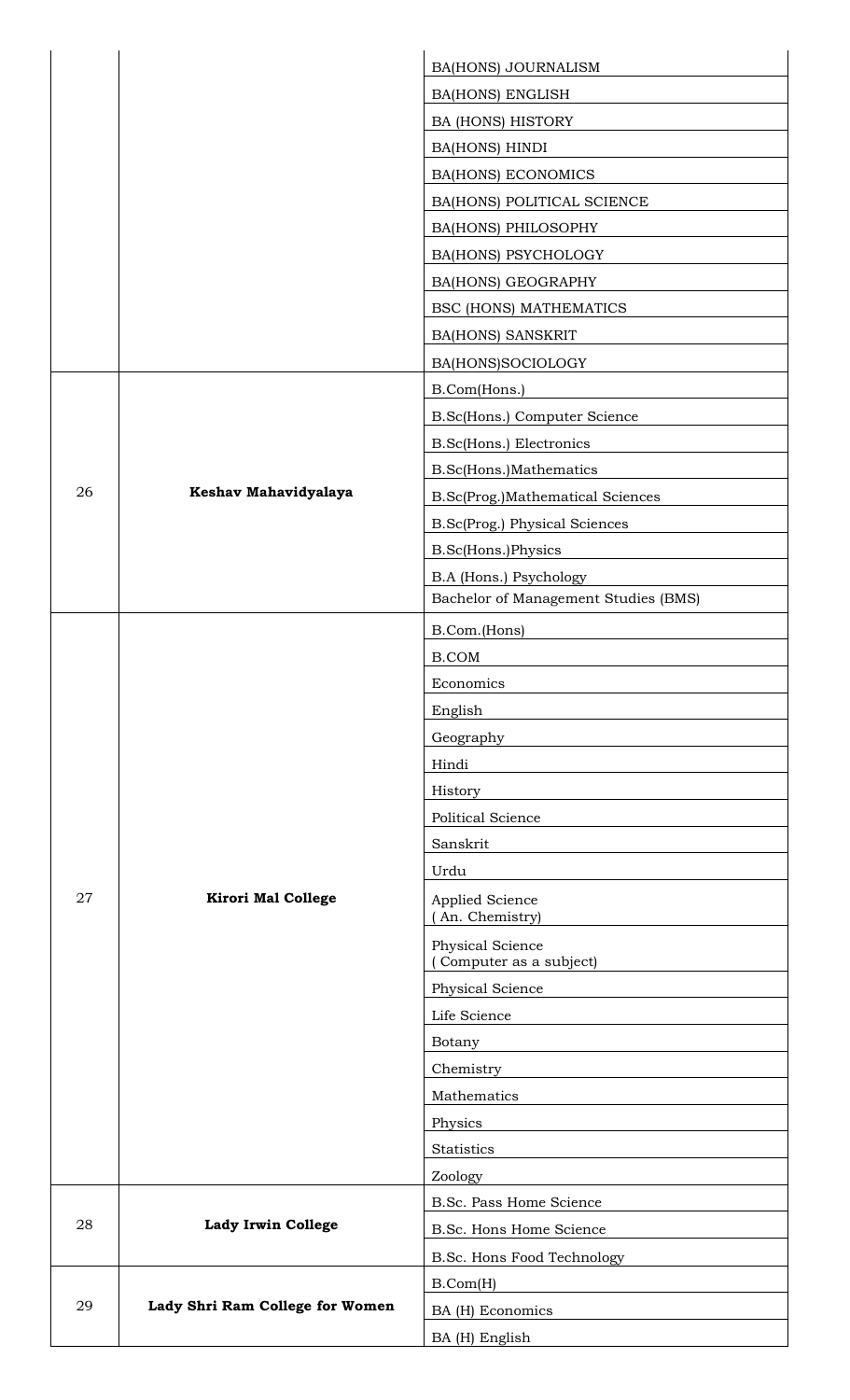|    |                          | BA (H) Hindi                                |
|----|--------------------------|---------------------------------------------|
|    |                          | BA(H) History                               |
|    |                          | B.Sc.(H) Mathematics                        |
|    |                          | <b>B.Sc</b> (H)Statistics                   |
|    |                          | BA(H) Philosophy                            |
|    |                          | BA(H) Pol.Science                           |
|    |                          | BA(H) Psychology                            |
|    |                          | BA(H)Sanskrit                               |
|    |                          | BA(H)Sociology                              |
|    |                          | BA(H) Jounalism                             |
|    |                          | <b>B.A.PROGRAMME</b>                        |
|    |                          | Bachelor of Elementary Education (B.El.Ed.) |
|    |                          | BA (Prog)                                   |
|    |                          | B Com (Prog)                                |
|    |                          | BA (Hons) Political Science                 |
|    |                          | B Com (Hons)                                |
|    |                          | BA (Hons) Economics                         |
|    |                          | BA (Hons) English                           |
|    |                          | BA (Hons) Hindi                             |
| 30 |                          | BA (Hons) History                           |
|    | Lakshmibai College       | BSc (Hons) Maths                            |
|    |                          | BA (Hons) Philosophy                        |
|    |                          | BA (Hons) Sanskrit                          |
|    |                          | BA (Hons) Sociology                         |
|    |                          | BA (Hons) Psychology                        |
|    |                          | B Sc (Hons) Home Science                    |
|    |                          | B.A. (Hons.) Business Economics             |
|    |                          |                                             |
|    |                          | <b>BA</b> Programme                         |
|    |                          | BA (H) English                              |
|    |                          | BA (H) Hindi                                |
|    |                          | BA (H) Journalism                           |
|    |                          | BA (H) Political Science                    |
| 31 | Maharaja Agrasen College | BCom (H)                                    |
|    |                          | BSc (H) Electronics                         |
|    |                          | BSc Physical Science (Computer Sc)          |
|    |                          | <b>BSc Physical Science (Chemistry)</b>     |
|    |                          | <b>BSc Mathematical Science</b>             |
|    |                          | BA (H) Business Economics                   |
|    |                          | B.A. (P)                                    |
| 32 | <b>Maitreyi College</b>  | <b>B.A.(H) ECONOMICS</b>                    |
|    |                          | B.A.(H) ENGLISH                             |
|    |                          | B.A.(H) HINDI                               |
|    |                          | B.A.(H) HISTORY                             |
|    |                          | B.A.(H) POLITICAL SCIENCE                   |
|    |                          | <b>B.A.(H) SANSKRIT</b>                     |
|    |                          | <b>B.A.(H) SOCIOLOGY</b>                    |
|    |                          | B. COM.(P)                                  |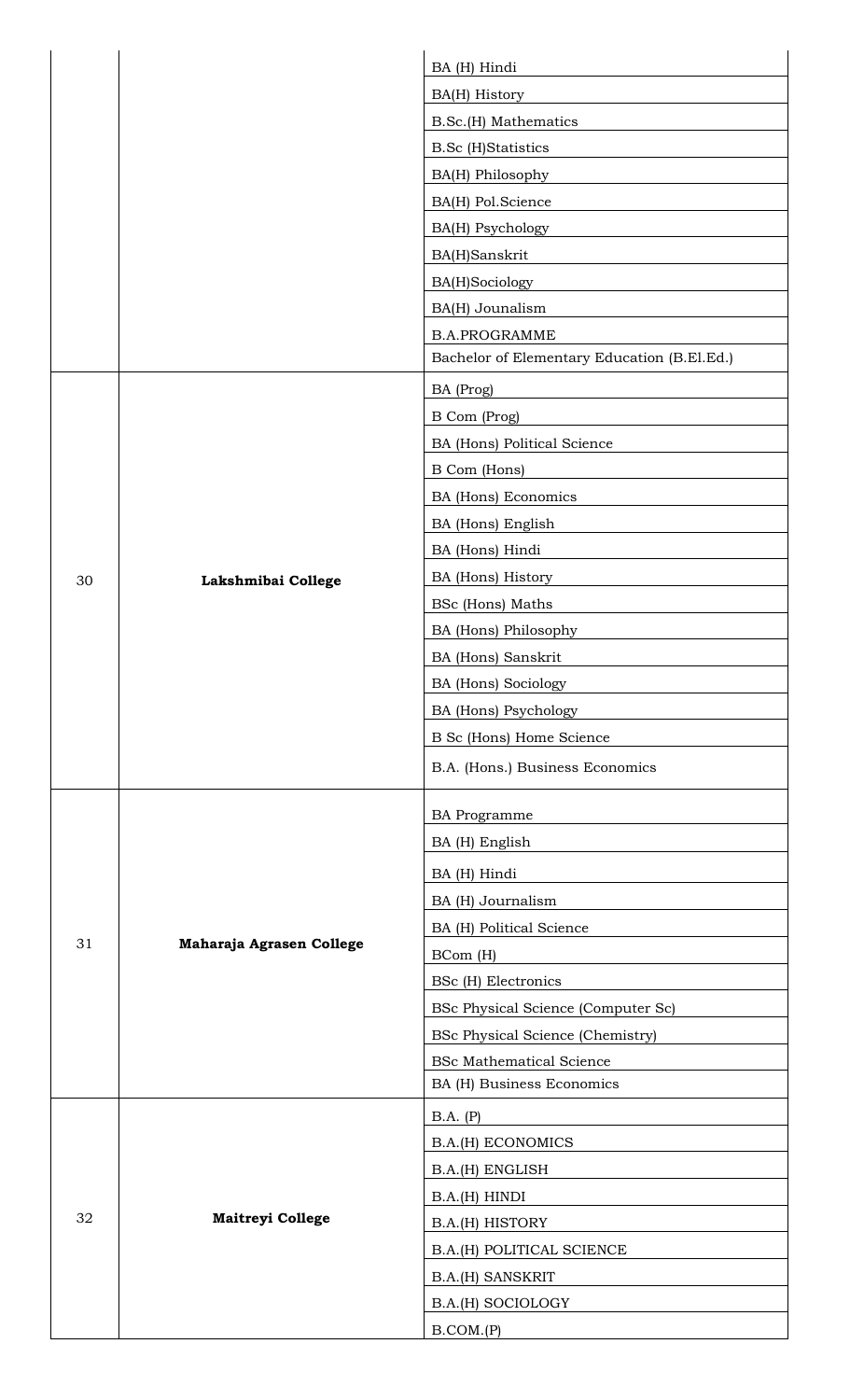|    |                                      | B. COM.(H)                                  |
|----|--------------------------------------|---------------------------------------------|
|    |                                      | <b>B.SC. LIFE SCIENCES</b>                  |
|    |                                      | B.SC. PHYSICAL SCIENCES WITH CHEMISTRY      |
|    |                                      | B.SC. PHYSICAL SCIENCES WITH COMPUTER       |
|    |                                      | B.SC.(H) BOTANY                             |
|    |                                      | B.SC.(H) CHEMISTRY                          |
|    |                                      | <b>B.SC.(H) MATHEMATICS</b>                 |
|    |                                      | <b>B.SC.(H) PHYSICS</b>                     |
|    |                                      | B.SC.(H) ZOOLOGY                            |
|    |                                      | B.A.(Hons) English                          |
|    |                                      | B.A.(Hons) Hindi                            |
|    |                                      | B.A.(Hons) Punjabi                          |
|    |                                      | B.A.(Hons) Sanskrit                         |
|    |                                      | B.A.(Hons) History                          |
|    |                                      | B.A.(Hons) Pol. Science                     |
|    |                                      | B.A.(Hons) Philosophy                       |
| 33 | <b>Mata Sundri College for Women</b> | B.A.(Hons) Psychology                       |
|    |                                      | <b>B.Sc.(Hons) Mathematics</b>              |
|    |                                      | B.Sc.(Hons) Computer Science                |
|    |                                      | <b>B.Sc.(Hons) Statistics</b>               |
|    |                                      | B.Com.(H)                                   |
|    |                                      | B.A. Programme                              |
|    |                                      | B.Com.(Programme)                           |
|    |                                      | Bachelor of Elementary Education (B.El.Ed.) |
|    |                                      | English                                     |
|    |                                      | Hindi                                       |
|    |                                      | Economics                                   |
|    |                                      |                                             |
|    |                                      | History                                     |
|    |                                      | Philosophy                                  |
|    |                                      | Sanskrit                                    |
|    |                                      | Geography                                   |
|    |                                      | Sociology                                   |
| 34 | <b>Miranda House</b>                 | Political Science                           |
|    |                                      | Music                                       |
|    |                                      | Bengali                                     |
|    |                                      | Life Science                                |
|    |                                      | Physical Science                            |
|    |                                      | Physics                                     |
|    |                                      | Chemistry                                   |
|    |                                      | Botany                                      |
|    |                                      | Zoology                                     |
|    |                                      | Mathematics                                 |
|    |                                      | Bachelor of Elementary Education (B.El.Ed.) |
|    |                                      | <b>B.A (Hons) Economics</b>                 |
| 35 | Motilal Nehru College (Day)          | B.A (Hons) English                          |
|    |                                      | B.A (Hons) Hindi                            |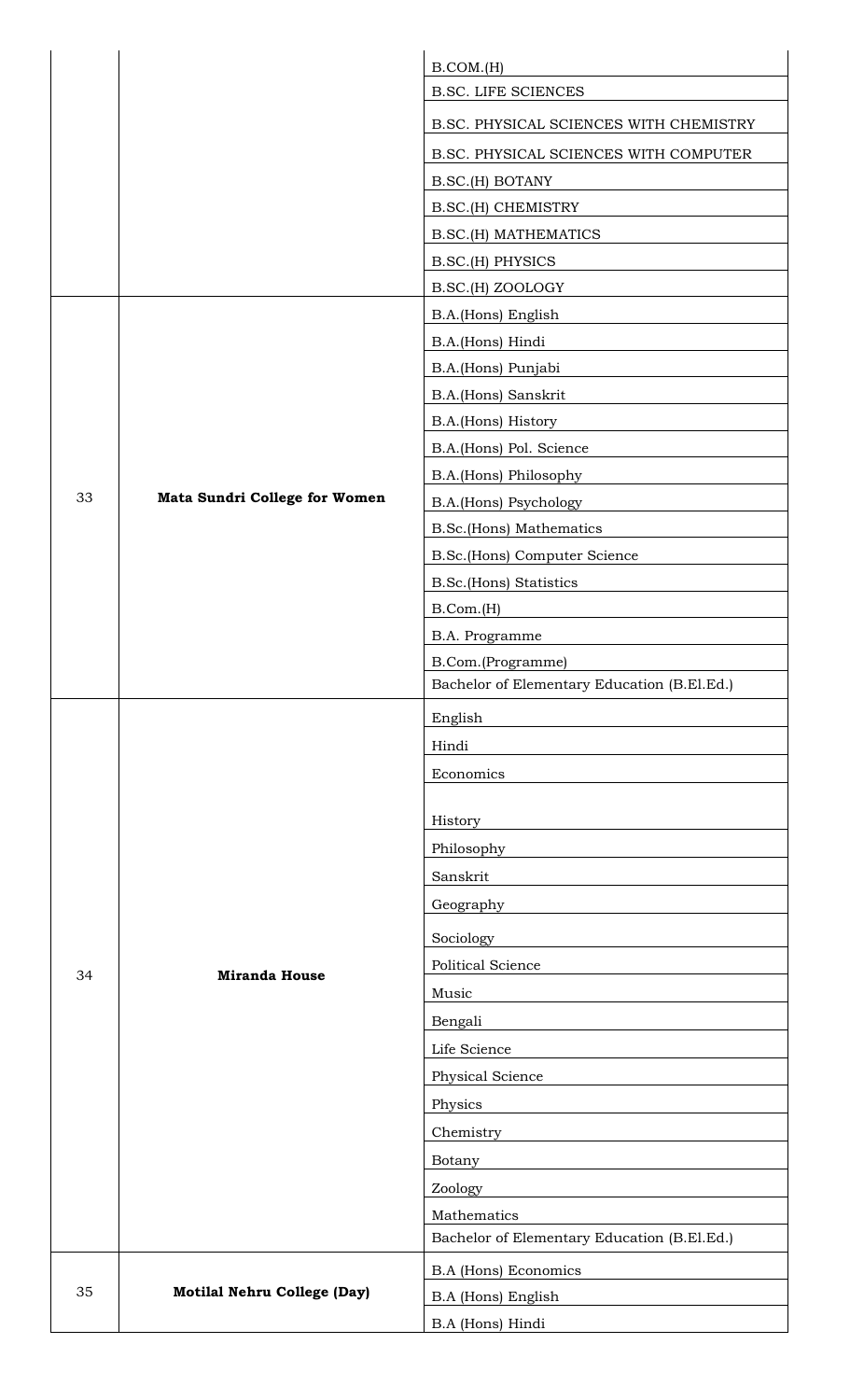|    |                                        | <b>B.A</b> (Hons) History             |
|----|----------------------------------------|---------------------------------------|
|    |                                        | <b>B.A (Hons) Political Science</b>   |
|    |                                        | B.A (Hons) Sanskrit                   |
|    |                                        | <b>B.A Programme</b>                  |
|    |                                        | B.Com                                 |
|    |                                        | B.Com (Hons)                          |
|    |                                        | <b>B.Sc (Hons) Chemistry</b>          |
|    |                                        | <b>B.Sc</b> (Hons) Mathematics        |
|    |                                        | <b>B.Sc</b> (Hons) Physics            |
|    |                                        | B.Sc. Physical Science with Chemistry |
|    |                                        |                                       |
|    |                                        |                                       |
|    |                                        | B.Sc. Physical Science with Computer  |
|    |                                        | B.A. (Programme)                      |
|    |                                        | B.A. (H) English                      |
|    |                                        | B.A. (H) Hindi                        |
| 36 | <b>Motilal Nehru College (Evening)</b> | B.A. (H) History                      |
|    |                                        | B.A. (H) Pol. Science                 |
|    |                                        | B.Com                                 |
|    |                                        | B.Com (H)                             |
|    |                                        | B.A. (Hons) Economics                 |
|    |                                        | B.A. (Hons) English                   |
|    |                                        | B.A. (Hons) Hindi                     |
|    |                                        | B.A. (Hons) History                   |
|    |                                        | B.A. (Hons) Political Science         |
|    |                                        | B.A. (Hons) Sanskrit                  |
| 37 | <b>PGDAV College</b>                   | B.Com. (Hons)                         |
|    |                                        | B.Sc. (Hons) Computer Science         |
|    |                                        | B.Sc.(Hons) Mathematics               |
|    |                                        | B.Sc. (Hons) Statistics               |
|    |                                        | B.A. Programme                        |
|    |                                        | B.Com.                                |
|    |                                        | <b>B.Sc. Mathematical Science</b>     |
|    | <b>PGDAV College (Evening)</b>         | B.A. (Prog.)                          |
|    |                                        | B.Com (Prog.)                         |
|    |                                        | B.Com (Hons)                          |
| 38 |                                        | B.A. (H) Hindi                        |
|    |                                        | B.A. (H) Political Science            |
|    |                                        | B.Sc. (H) Mathematics                 |
|    |                                        | B.A. (H) Sanskrit                     |
|    |                                        | B.A (H) Economics                     |
| 39 | Rajdhani College                       | B.A (H) English                       |
|    |                                        | B.A (H) Hindi                         |
|    |                                        | B.A (H) History                       |
|    |                                        | B.A (H) Political Science             |
|    |                                        | B.A (H) Sanskrit                      |
|    |                                        | B.A (Prog.)                           |
|    |                                        | B.Com (H)                             |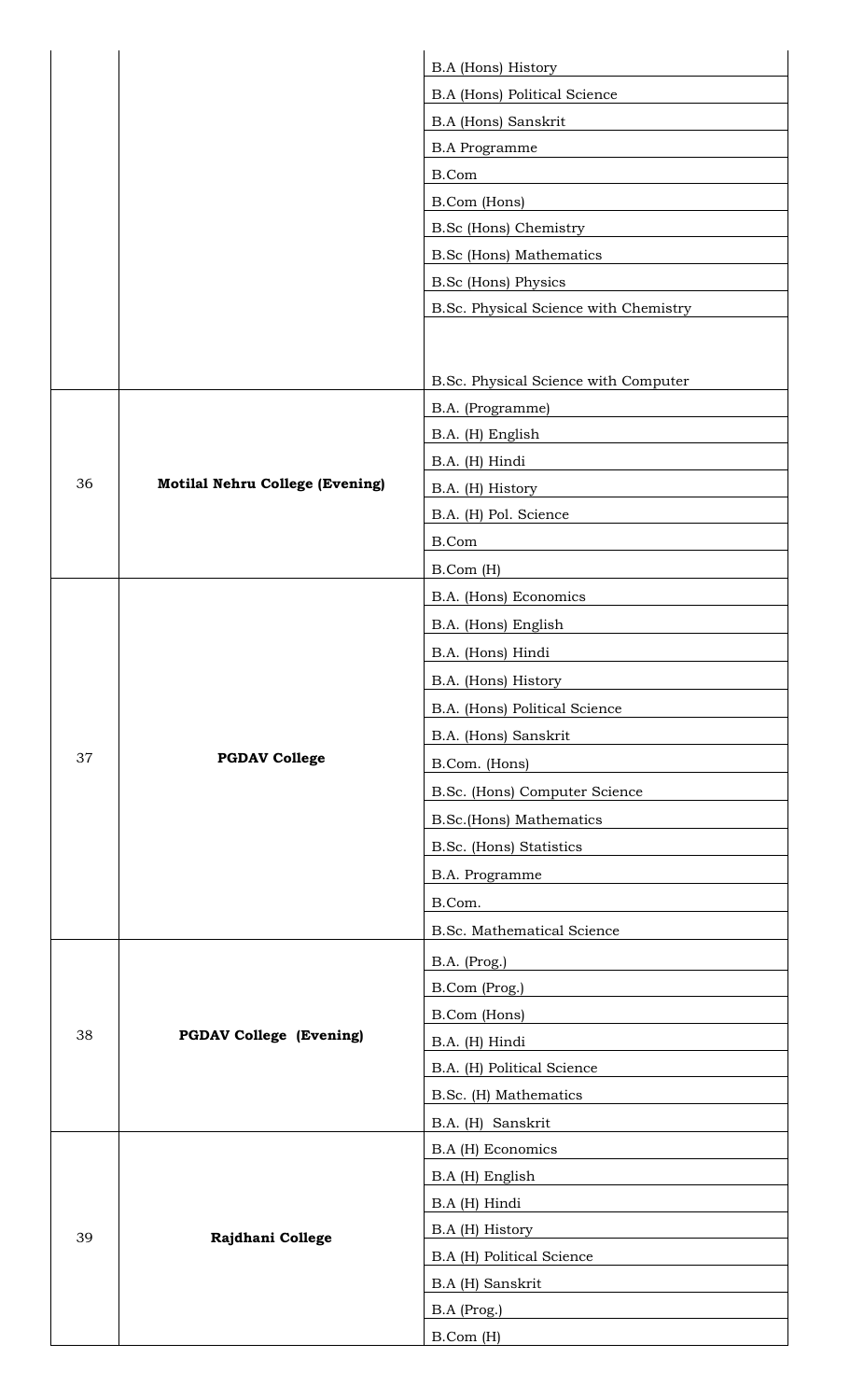|    |                              | B.Sc(H) Chemistry                                          |
|----|------------------------------|------------------------------------------------------------|
|    |                              | <b>B.Sc(H)</b> Physics                                     |
|    |                              | <b>B.Sc(H)</b> Mathematics                                 |
|    |                              | <b>B.Sc(H)</b> Electronics                                 |
|    |                              | B.Sc Applied Physical Science with Industrial<br>Chemistry |
|    |                              | B.Sc (Prog.) Physical Science with Chemistry               |
|    |                              | B.Sc (Prog.) Physical Science with Computer<br>Science     |
|    |                              | B.Sc (Prog.) Physical Science with Electronics             |
|    |                              | B.A. (PROGRAMME)                                           |
|    |                              | B.A. (Hons) ENGLISH                                        |
|    |                              | B.A. (Hons) HINDI                                          |
|    |                              | B.A. (Hons) HISTORY                                        |
|    |                              | B.A. (Hons) POLITICAL SCIENCE                              |
|    |                              | B.A. (Hons) HINDI PATRAKARITA EVAM<br><b>JANSANCHAR</b>    |
| 40 | <b>Ram Lal Anand College</b> | <b>B.COM</b>                                               |
|    |                              | <b>B.COM</b> (Hons)                                        |
|    |                              | <b>B.SC.(Hons) COMPUTER SCIENCE</b>                        |
|    |                              | B.SC.(Hons) GEOLOGY                                        |
|    |                              | B.SC.(Hons) MICROBIOLOGY                                   |
|    |                              | <b>B.SC.(Hons) STATISTICS</b>                              |
|    |                              | B.SC.(Hons) MATHEMATICS                                    |
|    |                              | Bachelor of Management Studies (BMS)                       |
|    |                              | $B.$ Com. $(H)$                                            |
|    |                              | B. Com.                                                    |
|    |                              | B. A. (H) Political Science                                |
|    |                              | B. A. (H) Hindi                                            |
|    |                              | B. A. (H) English                                          |
|    |                              | B. A. Programme                                            |
|    |                              | B. Sc. (H) Statistics                                      |
| 41 | Ramanujan College            | B. Sc. (H) Mathematics                                     |
|    |                              | B. Sc. (H) Computer Science                                |
|    |                              | B. A. (H) Applied Psychology                               |
|    |                              | B. A. (H) Philosophy                                       |
|    |                              | B. A. (H) Economics                                        |
|    |                              | B. Voc. Banking Operations                                 |
|    |                              | B. Voc. Software Development                               |
|    |                              | B. Sc. (H) Environmental Science                           |
|    |                              | Bachelor of Management Studies (B.M.S.)                    |
|    |                              | B.A. (Prog.)                                               |
| 42 | <b>Ramjas College</b>        | B.Com. (Prog.)                                             |
|    |                              | B Com (H)                                                  |
|    |                              | B.Sc. Phys. Science with Chemistry                         |
|    |                              | B.Sc. Phys. Science with Electronics                       |
|    |                              | B.Sc. Life Science                                         |
|    |                              | B.A.(H) English                                            |
|    |                              | B.A.(H) Hindi                                              |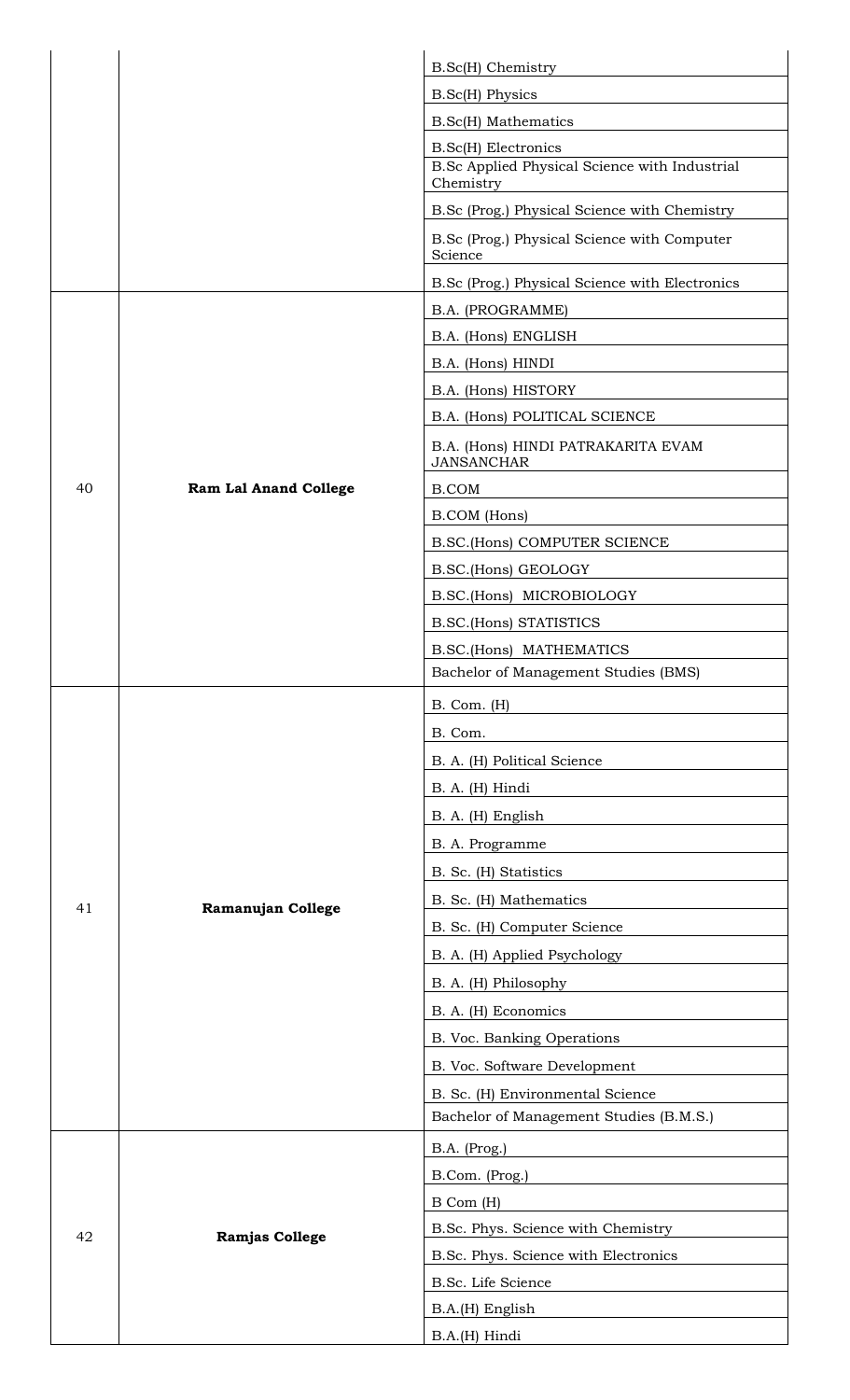|    |                                                                                    | B.A.(H) Sanskrit                      |
|----|------------------------------------------------------------------------------------|---------------------------------------|
|    |                                                                                    | B.A.(H) Eco.                          |
|    |                                                                                    | B.A.(H) History                       |
|    |                                                                                    | B.A.(H) Pol. Sci.                     |
|    |                                                                                    | B.A.(H) Music                         |
|    |                                                                                    | BSc.(H) Physics                       |
|    |                                                                                    | BSc(H) Chemistry                      |
|    |                                                                                    | BSc. (H) Math                         |
|    |                                                                                    | BSc(H) Statistic                      |
|    |                                                                                    | $BSc(H)$ Botany                       |
|    |                                                                                    | BSc(H) Zoology                        |
|    |                                                                                    | B.A. (PROG.)                          |
|    |                                                                                    | B.COM (PROG.)                         |
|    |                                                                                    | B.COM (H)                             |
|    |                                                                                    | B.SC. (H) MATH                        |
|    |                                                                                    | B.A. (H) ECONOMICS                    |
| 43 | Satyawati College                                                                  | B.A. (H) ENGLISH                      |
|    |                                                                                    | B.A. (H) HINDI                        |
|    |                                                                                    | B.A. (H) HISTORY                      |
|    |                                                                                    | B.A. (H) POLITICAL SCIENCE            |
|    |                                                                                    | B.A. (H) SANSKRIT                     |
|    |                                                                                    | B.A. (H) URDU                         |
|    |                                                                                    | B.A. (Prog.)                          |
|    |                                                                                    | Hindi (H)                             |
|    |                                                                                    | English (H)                           |
| 44 | <b>Satyawati College (Evening)</b>                                                 | History (H)                           |
|    |                                                                                    | Political Science (H)                 |
|    |                                                                                    | Economics (H)                         |
|    |                                                                                    | B.Com (Prog.)                         |
|    |                                                                                    | B.Com (H)                             |
|    | <b>Shaheed Bhagat Singh College</b><br><b>Shaheed Bhagat Singh Evening College</b> | B.Com (Hons)                          |
|    |                                                                                    | B.Com                                 |
|    |                                                                                    | <b>B.A</b> (Hons) Economics           |
|    |                                                                                    | B.A (Hons) English                    |
| 45 |                                                                                    | B.A (Hons) Geography                  |
|    |                                                                                    | B.A (Hons) Hindi                      |
|    |                                                                                    | B.A (Hons) History                    |
|    |                                                                                    | <b>B.Sc (Hons) Mathematics</b>        |
|    |                                                                                    | <b>B.A (Hons) Political Science</b>   |
|    |                                                                                    | <b>B.A Programme</b>                  |
| 46 |                                                                                    | B.Com                                 |
|    |                                                                                    | B.Com (Hons)                          |
|    |                                                                                    | B.A.(Hons) Geography                  |
|    |                                                                                    | B.A.(Hons) political science          |
| 47 | <b>Shaheed Rajguru College of Applied</b><br><b>Sciences for Women</b>             | B.A.(Programme)                       |
|    |                                                                                    | <b>B.Sc (Hons) Biomedical Science</b> |
|    |                                                                                    | B.Sc (Hons) Bio-Chemistry             |
|    |                                                                                    | <b>B.Sc (Hons) Chemistry</b>          |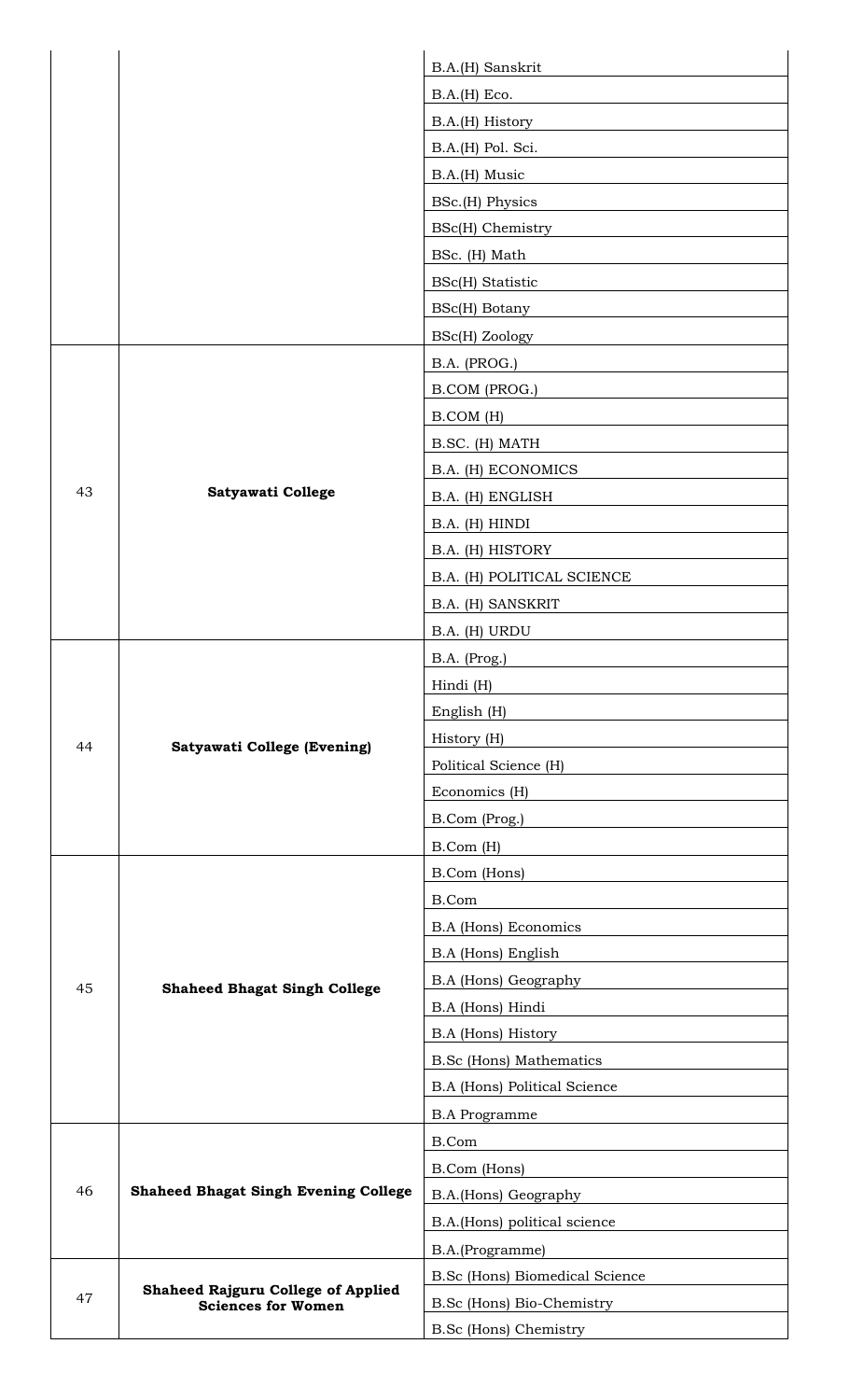|    |                                                              | B.Sc (Hons) Computer Science                                                      |
|----|--------------------------------------------------------------|-----------------------------------------------------------------------------------|
|    |                                                              | <b>B.Sc (Hons) Electronics</b>                                                    |
|    |                                                              | B.Sc (Hons) Food Technology                                                       |
|    |                                                              | B.Sc (Hons) Instrumentation                                                       |
|    |                                                              | <b>B.Sc</b> (Hons) Mathematics                                                    |
|    |                                                              | <b>B.Sc (Hons) Microbiology</b>                                                   |
|    |                                                              | <b>B.Sc</b> (Hons) Physics                                                        |
|    |                                                              | <b>B.A (Hons) Psychology</b>                                                      |
|    |                                                              | <b>B.Sc (Hons) Statistics</b>                                                     |
|    |                                                              | Bachelor in Management studies(BMS)                                               |
|    |                                                              | Bachelors in Business Administration(Financial<br>Investment Analysis((BBA(BFIA)) |
| 48 |                                                              | B. Sc. (H). Computer Science                                                      |
|    | <b>Shaheed Sukhdev College of Business</b><br><b>Studies</b> | Bachelor of Management Studies (BMS)                                              |
|    |                                                              | Bachelor of Business Administration (Financial<br><b>Investment Analysis</b> )    |
|    |                                                              | B.Sc. (Hons.) Mathematics                                                         |
|    |                                                              | B.Com (Hons.)                                                                     |
|    |                                                              | <b>B.Com</b> (Programme)                                                          |
|    |                                                              | B.A. (Hons.) Economics                                                            |
|    |                                                              | B.A. (Hons.) Geography                                                            |
|    |                                                              | B.A. (Hons.) Hindi                                                                |
|    |                                                              | B.A. (Hons.) History                                                              |
|    |                                                              | B.A. (Hons.) Political Science                                                    |
|    |                                                              | B.A. (Programme)                                                                  |
| 49 | Shivaji College                                              | B.A. (Hons.) English                                                              |
|    |                                                              | B.A. (Hons.) Sanskrit                                                             |
|    |                                                              | B.Sc. Physical Sciences (Chemistry)                                               |
|    |                                                              | B.Sc. Life Sciences                                                               |
|    |                                                              | B.Sc. Applied Physical Sciences (Computer<br>Science)                             |
|    |                                                              | B.Sc. (Hons.) Biochemistry                                                        |
|    |                                                              | B.Sc. (Hons.) Botany                                                              |
|    |                                                              | B.Sc. (Hons.) Chemistry                                                           |
|    |                                                              | B.Sc. (Hons.) Physics                                                             |
|    |                                                              | B.Sc. (Hons.) Zoology                                                             |
|    |                                                              | B.A. (Hons.) Business Economics                                                   |
| 50 | <b>Shri Ram College of Commerce</b>                          | B. Com. (Hons.)                                                                   |
|    |                                                              | B.A. (Hons.) Economics                                                            |
|    | <b>Shyam Lal College</b>                                     | B.A. (Programme)                                                                  |
|    |                                                              | B.A. (H) Economics                                                                |
| 51 |                                                              | B.A.(H) English                                                                   |
|    |                                                              | B.A.(H) Hindi                                                                     |
|    |                                                              | B.A.(H) History                                                                   |
|    |                                                              | B.A.(H) Pol. Science                                                              |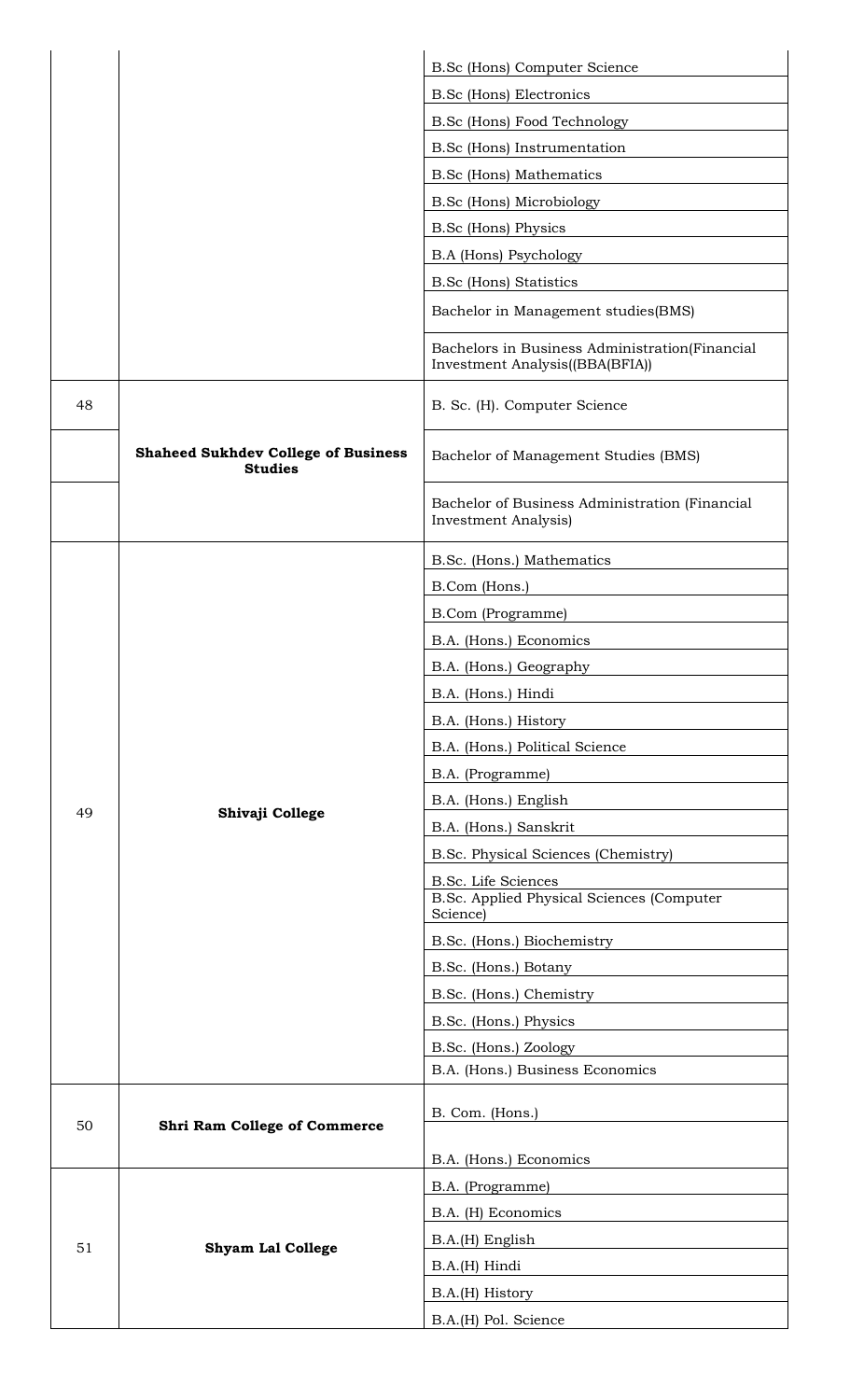|    |                                              | B.COM. PROG.                                     |
|----|----------------------------------------------|--------------------------------------------------|
|    |                                              | B. COM.(H)                                       |
|    |                                              | <b>BSC. Physical Science</b>                     |
|    |                                              | B.Sc. Phy. SC. (CH)                              |
|    |                                              | B.Sc. Phy. SC. (CS)                              |
|    |                                              | B.Sc. Phy. SC. (Elect)                           |
|    |                                              | Chemistry (Hons.)                                |
|    |                                              | Math. (Hons)                                     |
|    |                                              | B.A. Programme                                   |
|    | <b>Shyam Lal College (Evening)</b>           | B.A.(H) HN                                       |
| 52 |                                              | B.A.(H) EC                                       |
|    |                                              | B.A.(H) PS                                       |
|    |                                              | B.COM. PROG.                                     |
|    |                                              | B. COM.(H)                                       |
|    |                                              | B.A. (Hons) Applied Psychology                   |
|    |                                              | B.A. (Hons) Economics                            |
|    |                                              | B.A. (Hons) English                              |
|    |                                              | B.A. (Hons) Geography                            |
|    |                                              | B.A. (Hons) Hindi                                |
|    |                                              | B.A. (Hons) History                              |
| 53 | Shyama Prasad Mukherji College (for          | B.A. (Hons) Philosophy                           |
|    | Women)                                       | B.A. (Hons) Pol. Science                         |
|    |                                              | B.A.(Hons) Sanskrit                              |
|    |                                              | B. Com.(Programme)                               |
|    |                                              | B.Com. (Hons)                                    |
|    |                                              | B.Sc. (Hons) Computer Science                    |
|    |                                              | B.Sc. (Hons) Mathematics                         |
|    |                                              | Bachelor of Elementary Education (B.El.Ed.)      |
|    |                                              | B.A.(Programme)                                  |
|    | Sri Aurobindo College (Day)                  | B.A.(Hons.) English                              |
|    |                                              | B.A.(Hons.) Hindi                                |
|    |                                              | B.A.(Hons.) Pol. Science                         |
|    |                                              | B.Com.(Programme)                                |
| 54 |                                              | B.Com.(Hons.)                                    |
|    |                                              | B.Sc. Life Science                               |
|    |                                              | B.Sc. Physical Science                           |
|    |                                              |                                                  |
|    |                                              |                                                  |
|    | Sri Aurobindo College (Eve.)                 | B.Sc.(H) Electronics<br>B.Com                    |
| 55 |                                              | B.Com(Hons.)                                     |
|    |                                              | B.A (Hons.) Economics                            |
|    |                                              |                                                  |
|    |                                              | B.A (Hons.) Hindi<br>B.A (Hons.) App. Psychology |
|    |                                              |                                                  |
| 56 | Sri Guru Gobind Singh College of<br>Commerce | B.A (Hons.) English                              |
|    |                                              | <b>B.Com Hons</b>                                |
|    |                                              | B.Com                                            |
|    |                                              | B.A. (Hons.) Economics                           |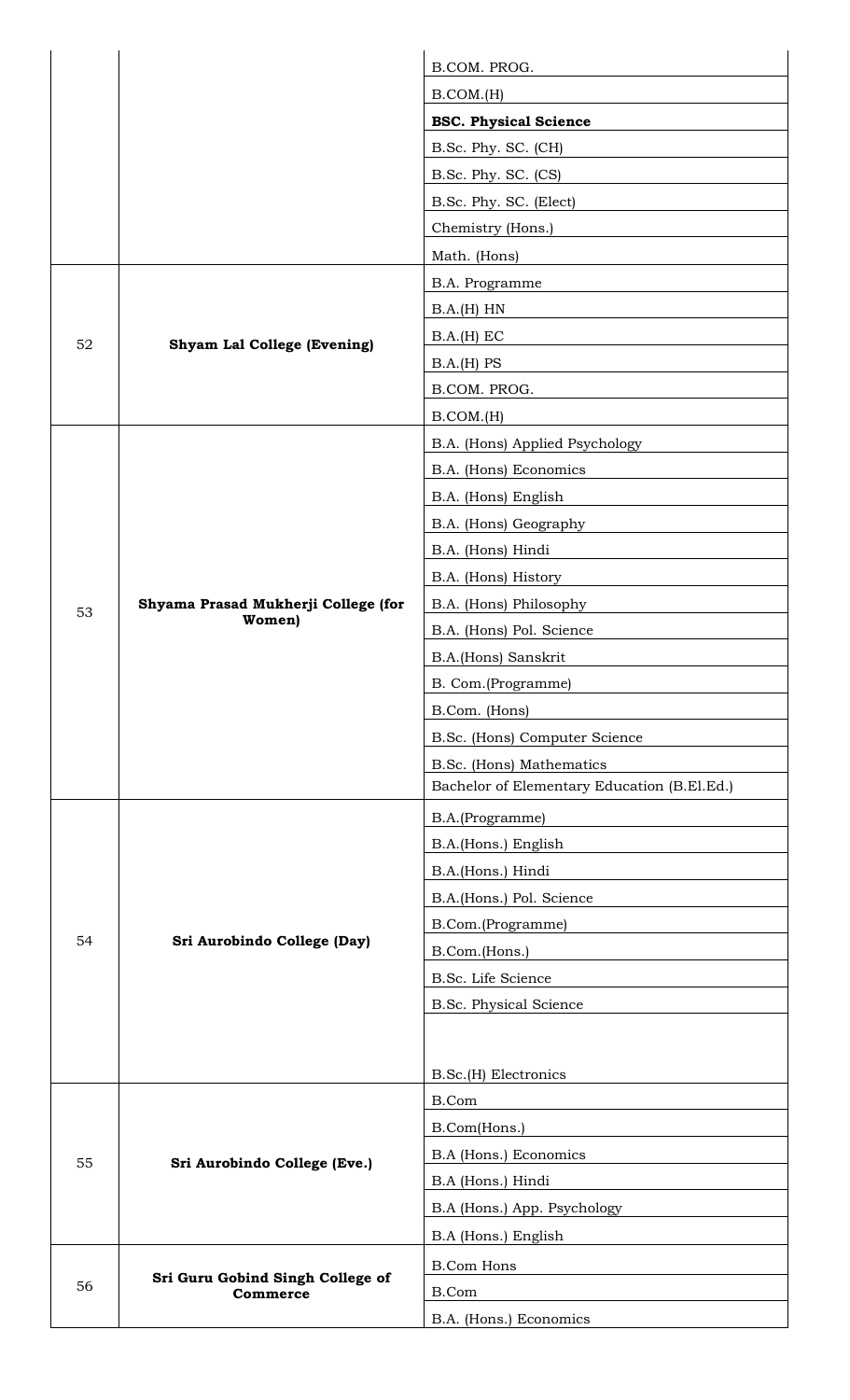|    |                                      | B.A. (Hons.) Punjabi                                       |
|----|--------------------------------------|------------------------------------------------------------|
|    |                                      | B.Sc. (Hons.) Computer Science                             |
|    |                                      | B.A. (Hons.) Business Economics                            |
|    |                                      | <b>Bachelor of Business Studies</b>                        |
|    |                                      | B.Com. (Hons.)                                             |
|    |                                      | B.A. (Hons.) English                                       |
|    |                                      | B.A. (Hons.) Hindi                                         |
|    |                                      | B.A.(Hons.) Punjabi                                        |
|    |                                      | B.A. (Hons.) History                                       |
| 57 | Sri Guru Nanak Dev Khalsa College    | B.A. (Hons.) Political Science                             |
|    |                                      | B.A. (Hons.) Hindi Patrakarita Evam Jansanchar             |
|    |                                      | B.Com. (P)                                                 |
|    |                                      | <b>BA PROGRAMME</b>                                        |
|    |                                      | B.Sc. (Hons.) Mathematics                                  |
|    |                                      | B.A. (Hons.) Business Economics                            |
|    |                                      | B.A. (Hons.) English                                       |
|    |                                      | B.A. (Hons.) Hindi                                         |
|    |                                      | B.A. (Hons.) Punjabi                                       |
|    |                                      | B.A. (Hons.) Economics                                     |
|    |                                      | B.A. (Hons.) History                                       |
|    |                                      | B.A. (Hons.) Political Science                             |
|    |                                      | B.A. Programme                                             |
|    |                                      | B. Com                                                     |
|    |                                      | B. Com. (Hons.)                                            |
|    |                                      | B.Sc. (Hons.) Botany                                       |
| 58 | Sri Guru Tegh Bahadur Khalsa College | B.Sc. (Hons.) Chemistry                                    |
|    |                                      | B.Sc. (Hons.) Computer Science                             |
|    |                                      | B.Sc. (Hons.) Electronics                                  |
|    |                                      | B.Sc. (Hons.) Mathematics                                  |
|    |                                      | B.Sc. (Hons.) Physics                                      |
|    |                                      | B.Sc. (Hons.) Zoology                                      |
|    |                                      | B.Sc. Programme Life Science                               |
|    |                                      | B.Sc. Programme Physical Science (Math, Phy,<br>Chem)      |
|    |                                      | B.Sc. Programme Physical Science (Math, Phy,<br>Comp. Sc.) |
|    |                                      | B.A. (Hons.) Business Economics                            |
|    |                                      | B.A. Programme                                             |
|    |                                      | B.Com                                                      |
|    |                                      | B.Com(Hons)                                                |
|    |                                      | B.A.(Hons)English                                          |
|    |                                      | B.A.(Hons)Hindi                                            |
| 59 | Sri Venkateswara College             | B.A.(Hons)Sanskrit                                         |
|    |                                      | B.A.(Hons)Economics                                        |
|    |                                      | B.A.(Hons)History                                          |
|    |                                      | B.A.(Hons)Political Science                                |
|    |                                      | B.A.(Hons)Sociology                                        |
|    |                                      | B.Sc. (Programme) Life Sciences                            |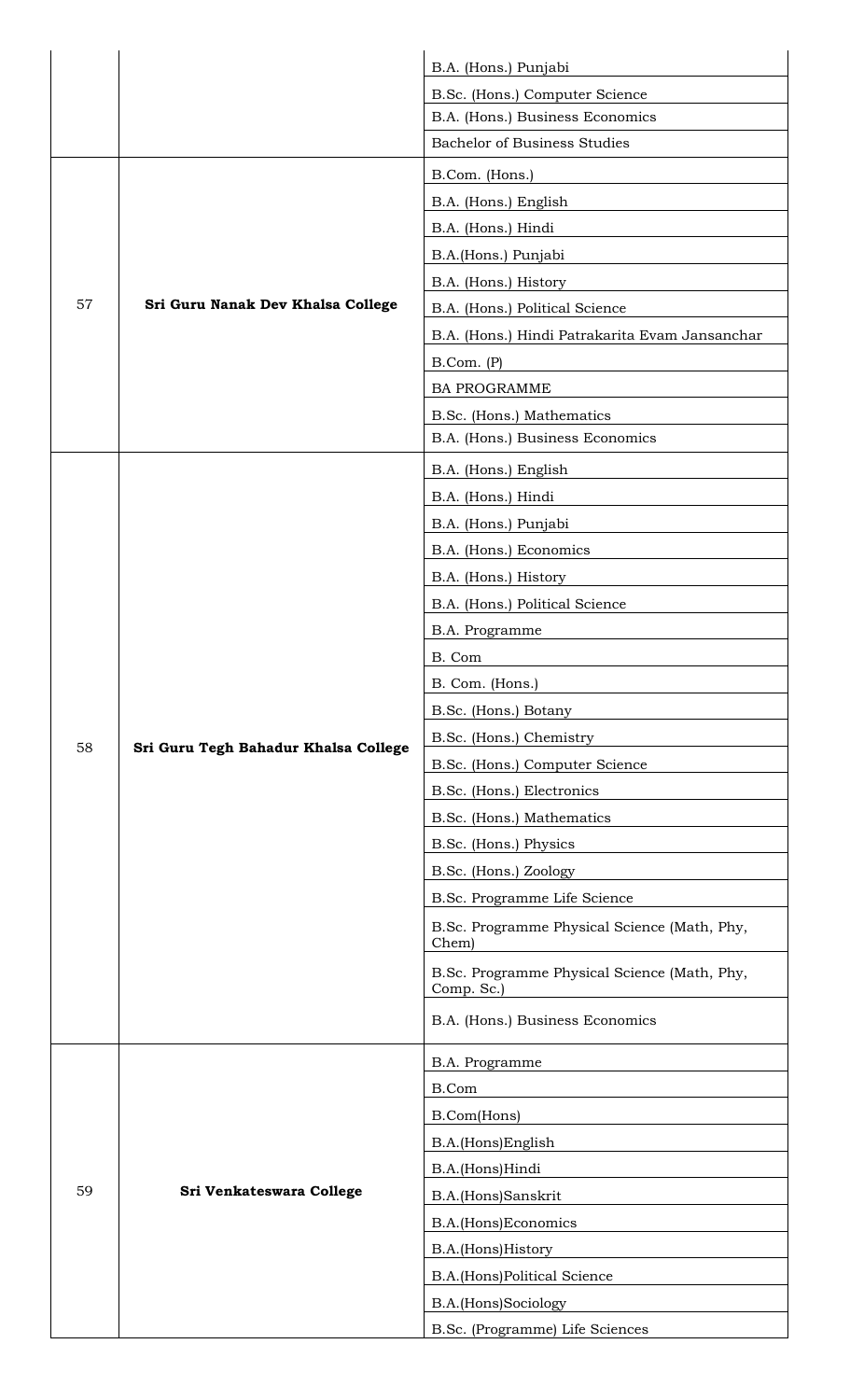|    |                            | B.Sc.(Hons)Physics                  |
|----|----------------------------|-------------------------------------|
|    |                            | B.Sc.(Hons)Chemistry                |
|    |                            | B.Sc.(Hons)Botany                   |
|    |                            | B.Sc.(Hons)Zoology                  |
|    |                            | B.Sc.(Hons)Biological Sciences      |
|    |                            | B.Sc.(Hons)Bio-Chemistry            |
|    |                            | B.Sc.(Hons)Electronics              |
|    |                            | B.Sc.(Hons)Mathematics              |
|    |                            | <b>B.Sc.</b> (Hons)Statistics       |
|    |                            | B. A. Economics (Hons)              |
|    |                            | B. A. English (Hons)                |
|    |                            | B A. History (Hons)                 |
|    |                            | B. A. Philosophy (Hons)             |
|    |                            | B. A. Sanskrit (Hons)               |
| 60 | St. Stephen's College      | B. Sc. Mathematics (Hons)           |
|    |                            | B. Sc. Chemistry (Hons)             |
|    |                            | B. Sc. Physics (Hons)               |
|    |                            | B. Sc. Programme (Physical Science) |
|    |                            | B. A. Programme                     |
|    |                            | B.A. Programme                      |
|    |                            | B.A.(Hons.) English                 |
|    |                            | B.A (Hons.) Geography               |
|    |                            | B.A.(Hons.) Hindi                   |
|    |                            | B.A.(Hons.) History                 |
|    |                            | B.Com. Programme                    |
|    |                            | B.Com. (Hons.)                      |
| 61 | Swami Shraddhanand College | B.Sc. Programme Life Sciences       |
|    |                            | B.Sc. Programme Applied Science     |
|    |                            | B.Sc. Programme Physical Sciences   |
|    |                            | B.Sc. (Hons.) Botany                |
|    |                            | B.Sc. (Hons. Microbiology           |
|    |                            | B.Sc. (Hons.) Physics               |
|    |                            | B.SC. (Hons.) Chemistry             |
|    |                            | B.Sc.(Hons.) Zoology                |
|    | Vivekananda College        | B.A. (PROG)                         |
|    |                            | <b>B.COM</b>                        |
|    |                            | <b>B.COM (HONS)</b>                 |
| 62 |                            | B.A. (HONS) APPLIED PSYCHOLOGY      |
|    |                            | B.A. (HONS) ENGLISH                 |
|    |                            | B.A. (HONS) HINDI                   |
|    |                            | B.A. (HONS) HISTORY                 |
|    |                            | B.A. (HONS) POLITICAL SCIENCE       |
|    |                            | B.A. (HONS) SANSKRIT                |
|    |                            | B.SC. (HONS) MATHEMATICS            |
|    |                            |                                     |
|    |                            | <b>B.SC. (HONS) HOME SCIENCE</b>    |
| 63 | Zakir Husain Delhi College | B.A. Programme                      |
|    |                            | B.A.(H) Arabic                      |